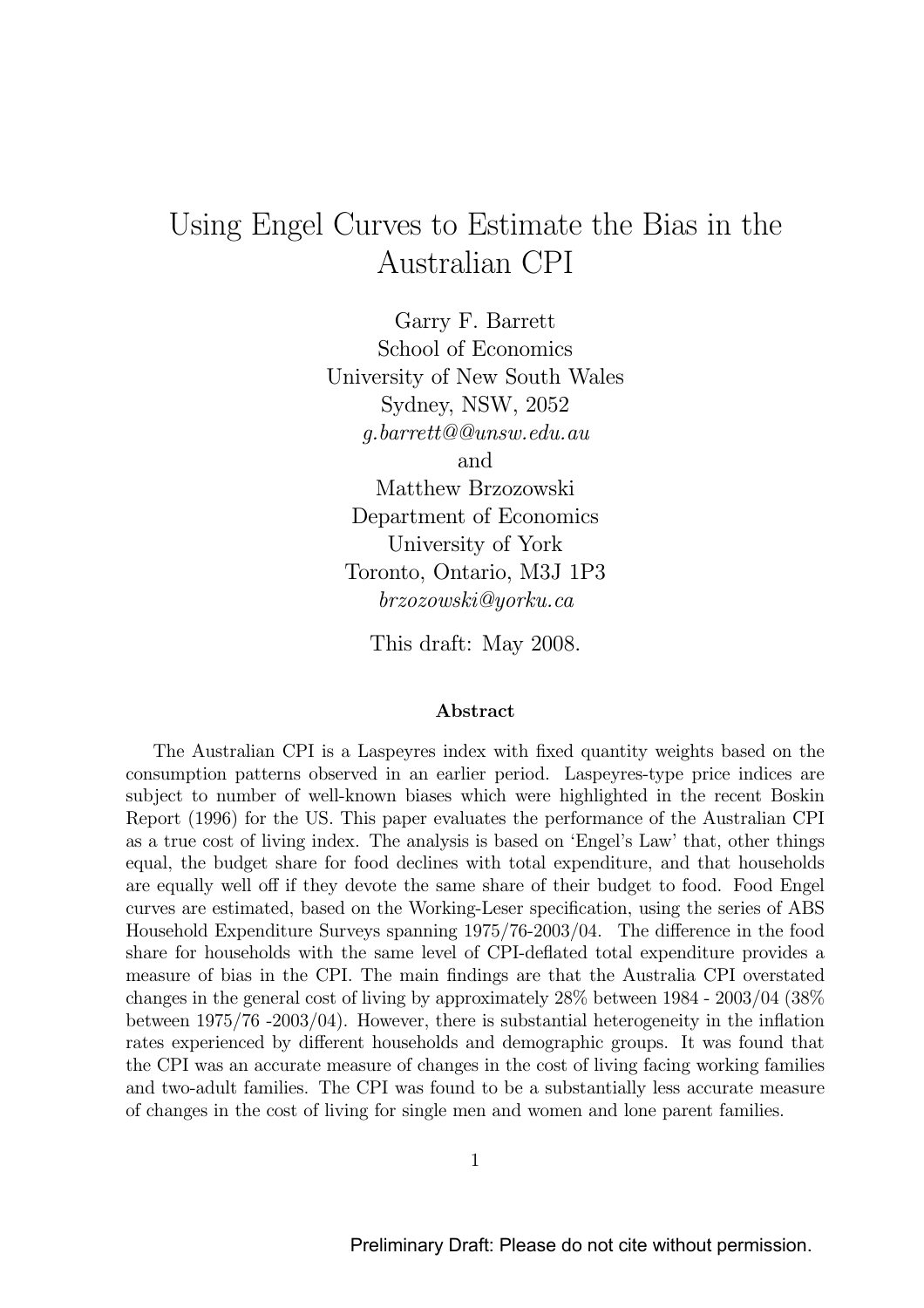# 1 INTRODUCTION

Assessing the performance of the economy over time relies on the accurate measurement of price changes. The measurement of changes in real GDP overr time, productivity growth, changes in real wages and household income all depend on the a measure of changes in nominal prices. The most widely used price deflator in the consumer price index (CPI). The Australian CPI, compiled by the Australian Bureau of Statistics, is a Laspeyres-type index which has fixed quantity weights for different commodity groups based on expenditure patterns observed in an earlier period. Laspeyres price indices are subject to number of well-known biases (such as substitution, outlet, new good and quality bias) which were highlighted in the Boskin Report (1996) for the US.

This paper evaluates the performance of the Australian CPI as a true cost of living index. The analysis is based on 'Engel's Law' which states that, other things equal, the budget share for food declines with total expenditure. Engel's law has formed the basis of many studies of household welfare, where households are assumed to be equally well off if they devote the same share of their budget to food. Engel's law is an empirical relationship which has been observed in data from many countries, and within countries over time. As Houthakker (1987) succinctly summarised many empirical studies "of all the empirical regularities observed in economic data, Engel's Law is probably the best established; indeed it holds not only in the cross-section data where it was first observed, but has often been confirmed in time-series analysis as well."

Hamilton (2001) and Costa (2001) used Engel's law to estimate the bias in the US CPI. Their analyses are based on the simple idea that if the CPI is an accurate measure of the cost of living then CPI-deflated Engel curves (food-share equations expressed as a function of real expenditure) estimated at different points in time should coincide. Alternatively, drift in the CPI-deflated Engel curves over time will reflect systematic bias in the measurement of the CPI (after controlling for changes in the relative price of food and for changes in the composition of the population).. This paper follows the Hamilton-Costa approach by estimating food Engel curves for Australia using the ABS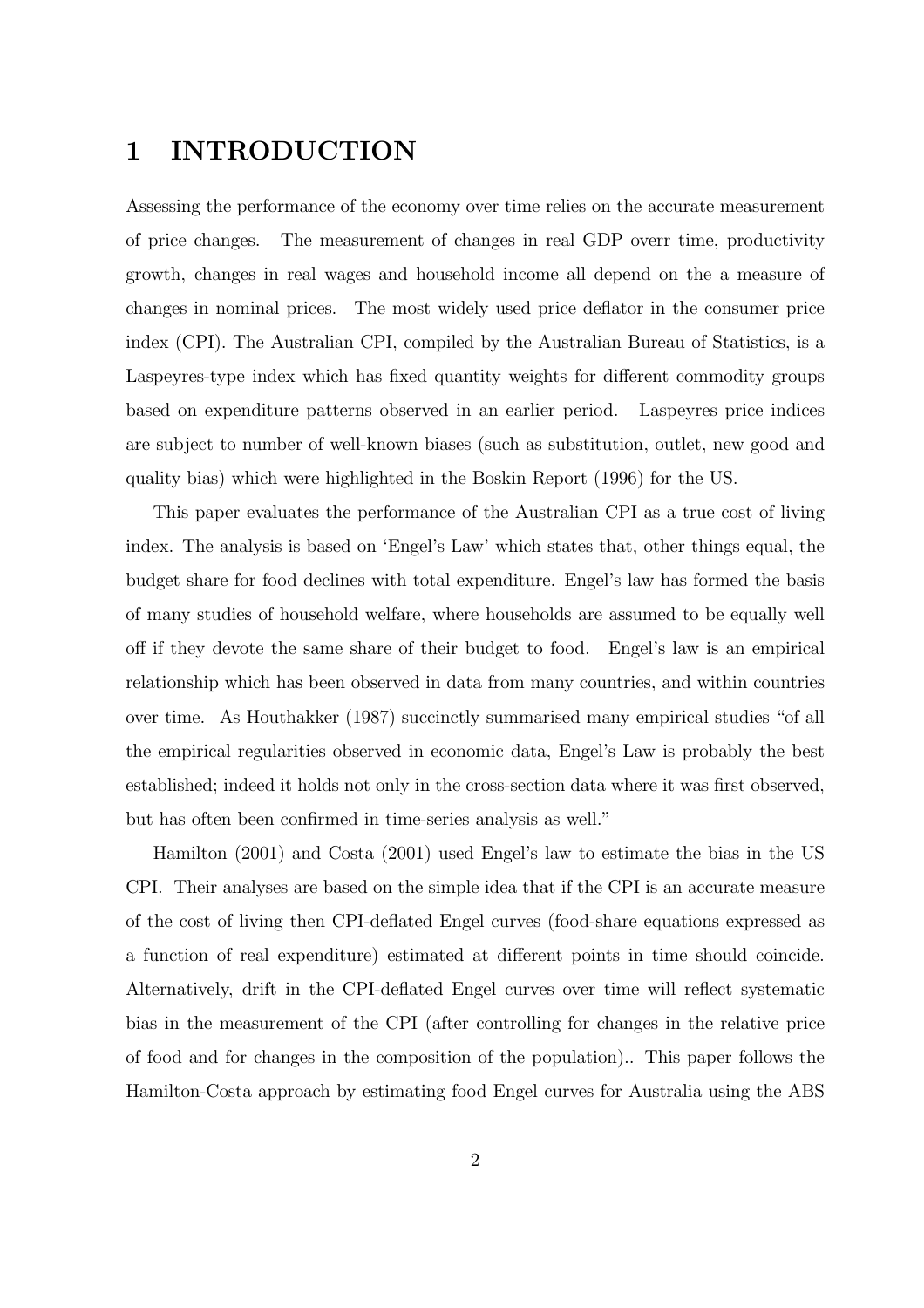Household Expenditure Surveys which span the period 1975/76-2003/04. The Working-Leser specification for Engel curves, with extensions recommended by Blow (2003), are estimated and the accuracy of the Australian CPI as a cost of living index (COLI) evaluated.

The main findings are that the Australia CPI overstated changes in the general cost of living by approximately 28% between 1984 - 2003/04 (38% between 1975/76 -2003/04). There is substantial heterogeneity in household-specific inflation rates, and it was found that the CPI was an accurate measure of changes in the cost of living facing Australian working families and two-adult families. However, the CPI was found to be substantially less accurate in measuring changes in the cost of living for single men and women and lone parent families.

### 2 LITERATURE REVIEW

#### 2.1 The Australian Consumer Price Index

The historical background of the Australian consumer price index (CPI) is outlined in ABS (2005a). The CPI was introduced in 1960, with the index calculated retrospectively back to 1948. The original aim of the CPI was to measure changes in retail prices of goods and services purchased by metropolitan employee households (ABS 2005a: 3). That is, at it's inception, the primary purpose of the CPI was to provide a COLI for metropolitan wage-earnings households. This purpose of the CPI (and prior retail price index series dating back to the 'A Series' first compiled in 1912) reflected it's role in the wage determination process in Australia.

The Australian CPI is a Laspeyres index with fixed quantity weighted for each commodity groups based on past observed expenditure patterns. The CPI is reviewed and re-weighted approximately every five years. The last substantial review of the CPI occurred with the release of the 13th series in September 1998. Coinciding with that release, primary objective of the CPI changed from providing a COLI for employee households to providing a general measure of price inflation facing the household sector (ABS 2005a).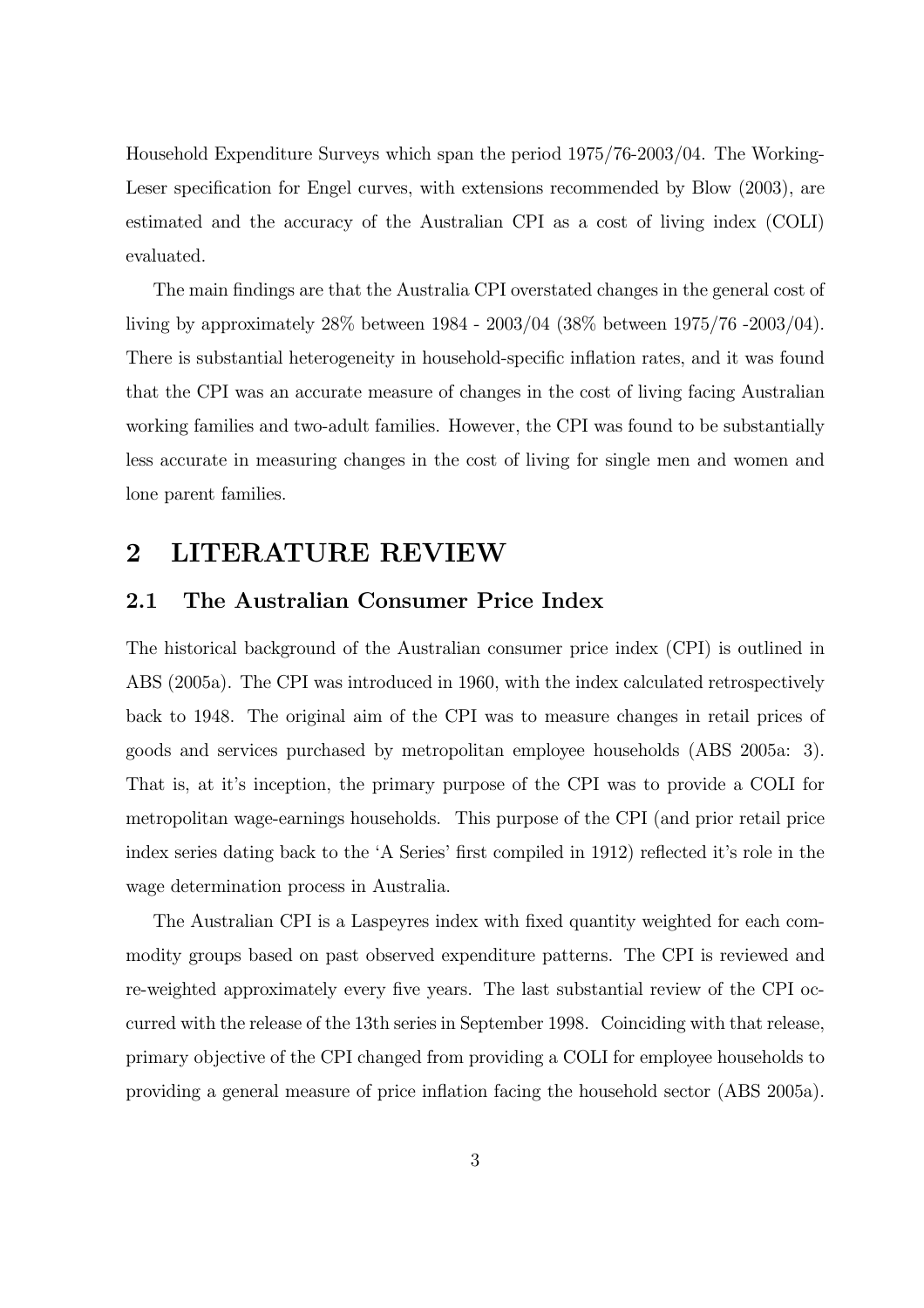This change in the objective of the CPI reflected it's increasingly important role as an input into macroeconomic policy development, especially by the Reserve Bank of Australia in setting monetary policy (ABS 2005a: 45). The main consequence of this change on the compilation of the CPI was the exclusion of interest charges, and the inclusion of house purchase prices. Since it's introduction the CPI has now been reviewed and re-weighted fifteen times. The latest CPI series was released in September 2005 and is based on expenditure patterns recorded in the HES 2003-04 (ABS 2005b: 7).

#### 2.2 Studies of CPI Bias Based on the Engel Curve Method

US: Hamilton (2001), Costa (2001)

Canada: Beatty and Larsen (2005), Brzoziwski (2006) NZ: Gibson and Scobie (2002), Russia: Gibson,Stillman and Le (2007) [To be completed]

### 3 METHODS

The methods used in the analysis build on the Working-Leser specification for the food budget share defined as a function of total expenditure - the 'food Engel curve'. The food budget share  $\omega_{ijt}$  for family i residing in region j at time t is expressed as

$$
\omega_{ijt} = \phi + \gamma \ln \left( p_{jt}^f / p_{jt}^{nf} \right) + \beta \ln \left( Y_{ijt} / p_{jt} \right) + X_{ijt}' \theta + \mu_{ijt} \tag{1}
$$

where  $p_{jt}^f$  is the true price of food,  $p_{jt}^{nf}$  is a true price of non-food and  $p_{jt}$  is the true price level (which is a weighted average of  $p_{jt}^f$  and  $p_{jt}^{nf}$ ),  $y_{ijt}$  is nominal total expenditure<sup>1</sup> and  $X_{ijt}$  is the vector of other covariates. The term  $\ln \left( p_{jt}^f / p_{jt}^{nf} \right)$  in equation (1) is the log of relative price of food and the term  $\ln(Y_{ijt}/p_{jt})$  is the log of real total expenditure.

Following Hamilton (2001) any price level  $p_{jt}$  can be decomposed into the true price level and an error term :

$$
\ln p_{jt} = \ln p_{j0} + \ln(1 + \Pi_{jt}) + \ln(1 + E_t)
$$
\n(2)

<sup>&</sup>lt;sup>1</sup>Hamilton (2001) uses income rather than total expenditure.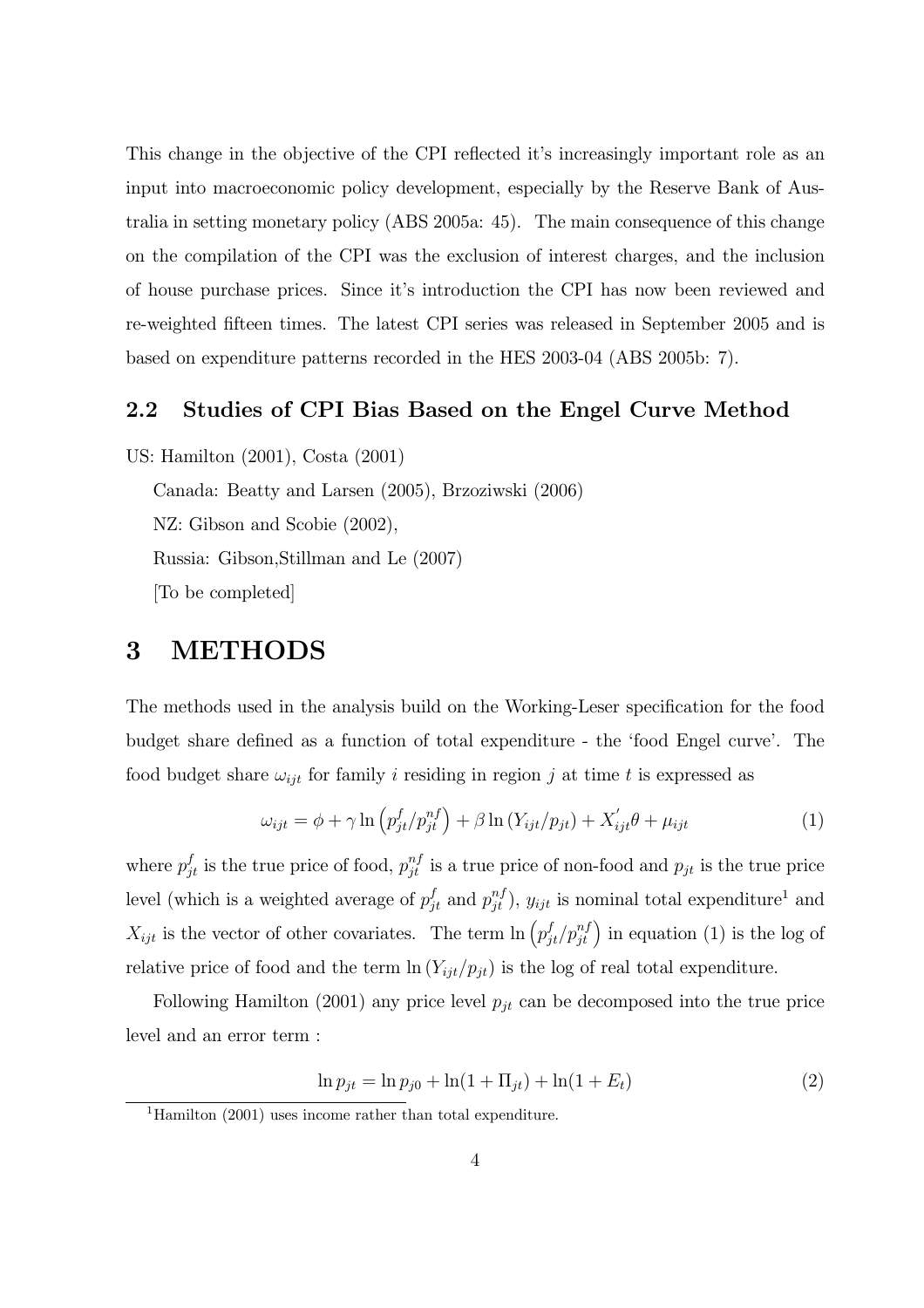where  $p_{j0}$  is the true price level at time 0,  $\Pi_{jt}$  is the cumulative percent increase in the CPI from year 0 to t and  $E_t$  is the cumulative percent measurement error. It is assumed that any bias is uniform across regions j. To simplify notation let  $\pi_{jt} = \ln(1 + \Pi_{jt})$  and  $\varepsilon_t = \ln(1 + E_t)$ , substitute these into (2), then substitute the expression from (2) into (1) to obtain:

$$
\omega_{ijt} = \phi + \gamma \left( \pi_{jt}^f - \pi_{jt}^{nf} \right) + \beta \left( y_{ijt} - \pi_{jt} \right) + X'_{ijt} \theta + \gamma \left( \varepsilon_t^f - \varepsilon_t^{nf} \right) - \beta \varepsilon_t + \gamma \left( p_{j0}^f - p_{j0}^{nf} \right) - \beta p_{j0} + \mu_{ijt}
$$
\n(3)

The model can be estimated by

$$
\omega_{ijt} = \varphi + \gamma \left( \pi_{jt}^f - \pi_{jt}^{nf} \right) + \beta \left( y_{ijt} - \pi_{jt} \right) + X_{ijt}' \theta + \sum_{t=1}^T \delta_t D_t + \mu_{ijt} \tag{4}
$$

where  $D_t$  is a time dummy variable equal to one at time  $t$ . The coefficients on the time dummies reflect, ceteris paribus, the extent of the cumulative bias in the CPI from the base period 0. The terms in the equation (3) denoted by subscript 0 are constants and are absorbed into the intercept term in  $(4).<sup>2</sup>$ 

It follows that:

$$
\delta_t = \gamma \left( \varepsilon_t^f - \varepsilon_t^{nf} \right) - \beta \varepsilon_t \tag{5}
$$

It is further assumed that the bias in the price of food and non-food is equal $\left(\varepsilon_t^f - \varepsilon_t^{nf} = 0\right)$ and hence

$$
\varepsilon_t = \frac{-\delta_t}{\beta}.\tag{6}
$$

The accumulated bias in each year (relative to the base year) can then be calculated as:

$$
Bias_t = 1 - \exp\left(\frac{-\delta_t}{\beta}\right) \tag{7}
$$

Equivalently, the correction factor which multiples the measured CPI in period  $t$  to give the true CPI in period  $t$  is

$$
Correction_t = 1 - Bias_t = \exp\left(\frac{-\delta_t}{\beta}\right)
$$
\n(8)

<sup>2</sup>Note that  $\varphi = \phi + \gamma \left( p_{j0}^f - p_{j0}^{nf} \right) - \beta p_{j0}$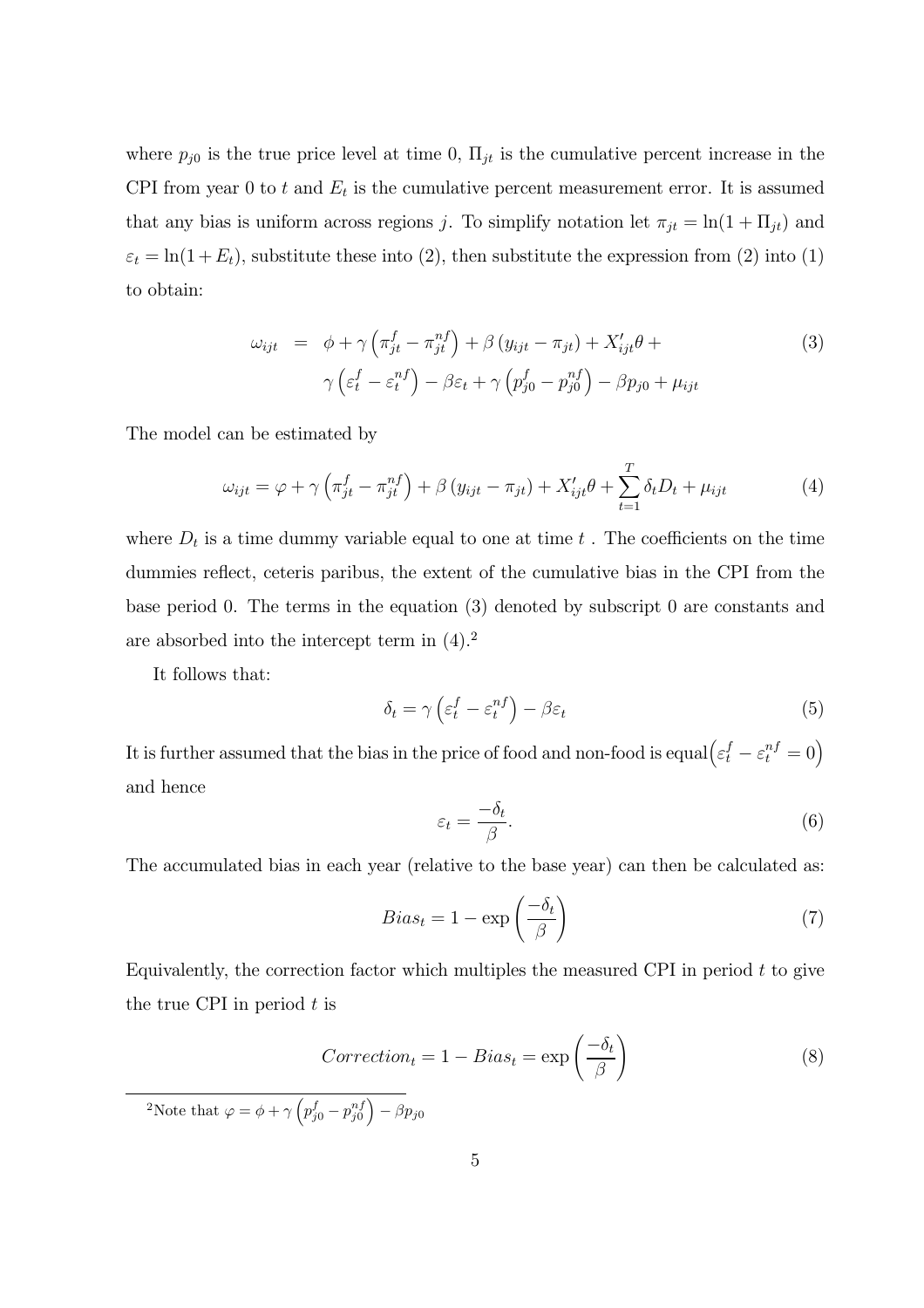Costa (2001) extends Hamilton's specification<sup>3</sup> by adding a quadratic term in the log of real expenditure:

$$
\omega_{ijt} = \phi + \gamma \ln \left( p_{jt}^f / p_{jt}^{nf} \right) + \beta_1 \ln \left( Y_{ijt} / p_{jt} \right) + \beta_2 \ln \left( Y_{ijt} / p_{jt} \right)^2 + X_{ijt}' \theta + \mu_{ijt} \tag{9}
$$

The inclusion of the quadratic log of real income term in the budget share equation allows for additional curvature in the Engel curve. Banks et al. (1997) demonstrated that Engel curves specified as quadratic in the logarithm of real income accurately approximate their non- parametric representation.

Substituting (2) into (9) and again assuming  $\varepsilon_t^f = \varepsilon_t^{nf}$  gives

$$
\omega_{ijt} = \varphi + \gamma \left( \pi_{jt}^f - \pi_{jt}^{nf} \right) + \beta_1 \left( y_{ijt} - \pi_{jt} \right) + \beta_2 \left( y_{ijt} - \pi_{jt} \right)^2 + X'_{ijt} \theta \tag{10}
$$
\n
$$
-\beta_1 \varepsilon_t - \beta_2 \varepsilon_t^2 - 2\beta_2 \left( y_{ijt} - \pi_{jt} \right) \varepsilon_t + \mu_{ijt}
$$

In turn the model simplifies to:

$$
\omega_{ijt} = \varphi + \gamma \left( \pi_{jt}^f - \pi_{jt}^{nf} \right) + \beta_1 \left( y_{ijt} - \pi_{jt} \right) + \beta_2 \left( y_{ijt} - \pi_{jt} \right)^2 + X'_{ijt} \theta \qquad (11)
$$

$$
+ \sum_{t=1}^T \delta_{1t} D_t + \sum_{t=1}^T \left( \delta_{2t} \left( y_{ijt} - \pi_{jt} \right) D_t \right) + \mu_{ijt}
$$

The model in equation (11) is overidentified and cannot be estimated by ordinary least squares. A linear estimator cannot extract the bias component and as a result the nonlinear least squares estimator is used.

To estimate the quadratic model rewrite equation (10) as

$$
\omega_{ijt} = \varphi + \gamma \left( \pi_{jt}^f - \pi_{jt}^{nf} \right) + \beta_1 \left( y_{ijt} - \pi_{jt} - \varepsilon_t \right) + \beta_2 \left( y_{ijt} - \pi_{jt} - \varepsilon_t \right)^2 + X'_{ijt} \theta + \mu_{ijt} \tag{12}
$$

which can be approximated by

$$
\omega_{ijt} = \varphi + \gamma \left( \pi_{jt}^f - \pi_{jt}^{nf} \right) + \beta_1 \left( y_{ijt} - \pi_{jt} - \sum_{t=1}^T \lambda_t D_t \right) + \beta_2 \left( y_{ijt} - \pi_{jt} - \sum_{t=1}^T \lambda_t D_t \right)^2 + X'_{ijt} \theta + \mu_{ijt}
$$
\n(13)

The parameters of the model in (13) are estimated through iterative grid search. Solving for  $\lambda_t$  components enables the estimates of cumulative bias to be recovered.

<sup>3</sup>Costa (2001) uses the more convential approach to Engel curve estimation by examing the food share of total expenditures (rather than total income as used by Hamilton 2001).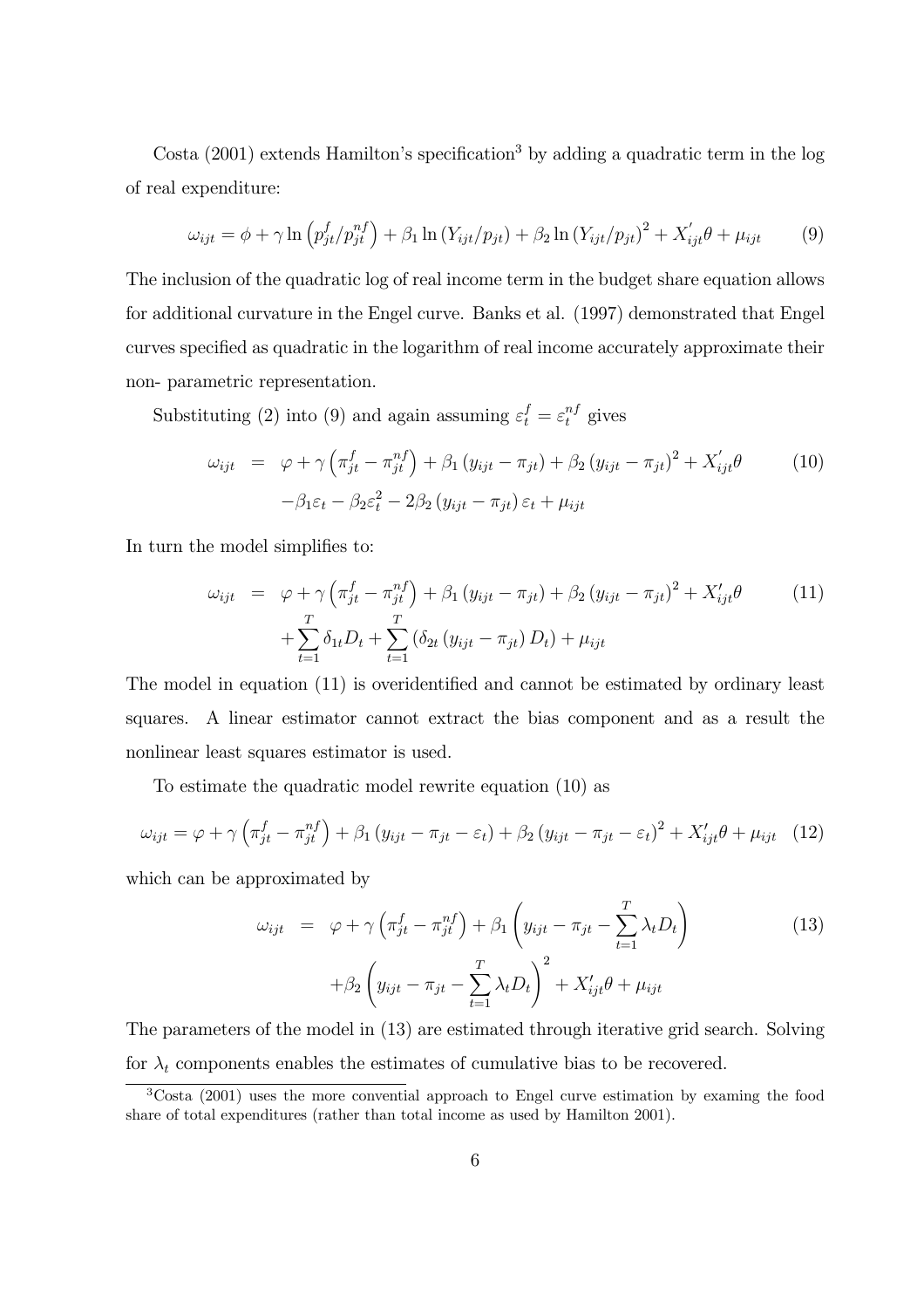### 4 DATA AND SAMPLE CONSTRUCTION

The analysis is based on the Australian Bureau of Statistics Household Expenditure Survey (HES) unit record files. The HES was conducted in 1975/76, 1984, 1988/89, 1993/94, 1998/99 and 2003/04 (referred to as HES75-HES03). Using the HES data for the analysis is advantageous given that a key objective of the HES program is to obtain information on household expenditure patterns in order to revise the commodity weights underlying the construction of the CPI series.

For the analysis the detailed expenditure information in the HES data (over 600 unique commodity groups are recorded in 2003/04) is aggregated into two broad group - food expenditure and total expenditure. Food expenditure includes spending on food and non-alcoholic beverages, either for consumption at home or outside the home (such as at cafes or restaurants). The food category explicitly excludes alcoholic beverages and tobacco. Total household expenditure consists of spending on food, alcohol and tobacco, current housing costs, fuel and power, household furnishings and equipment, household services and operations, clothing and footwear, medical care, health and personal care, transportation, recreation and 'miscellaneous' goods and services.<sup>4</sup> The food budget share is simply defined as the ratio of food expenditures to total household expenditures.

Several steps were taken in selecting the analysis sample from the raw HES microdata files. First, records for multiple-family households were dropped. Most multiple family households are comprised of unrelated young adults, and the expenditure information which is obtained from interviewing one household member can be very inaccurate. To minimise reporting errors only single-family households are selected. Approximately seven percent of observations (2,832 out of a total of 39,498 observations) were excluded on this criteria<sup>5</sup>. Observations were also dropped if total expenditure or food expendi-

<sup>4</sup>The HES expenditure categories not included in the composite total expenditure bundle are income tax payments, mortgage principal repayments, other capital housing costs, and superannuation and Life assurance expenditures (HES expenditure groups 14-17, respectively). These items are excluded because they are direct taxes or forms of savings.

<sup>&</sup>lt;sup>5</sup>The incidence of multiple-family households within a single cross-section ranged from a high of 15% in HES75 survey to a low of 4.6 % in HES03.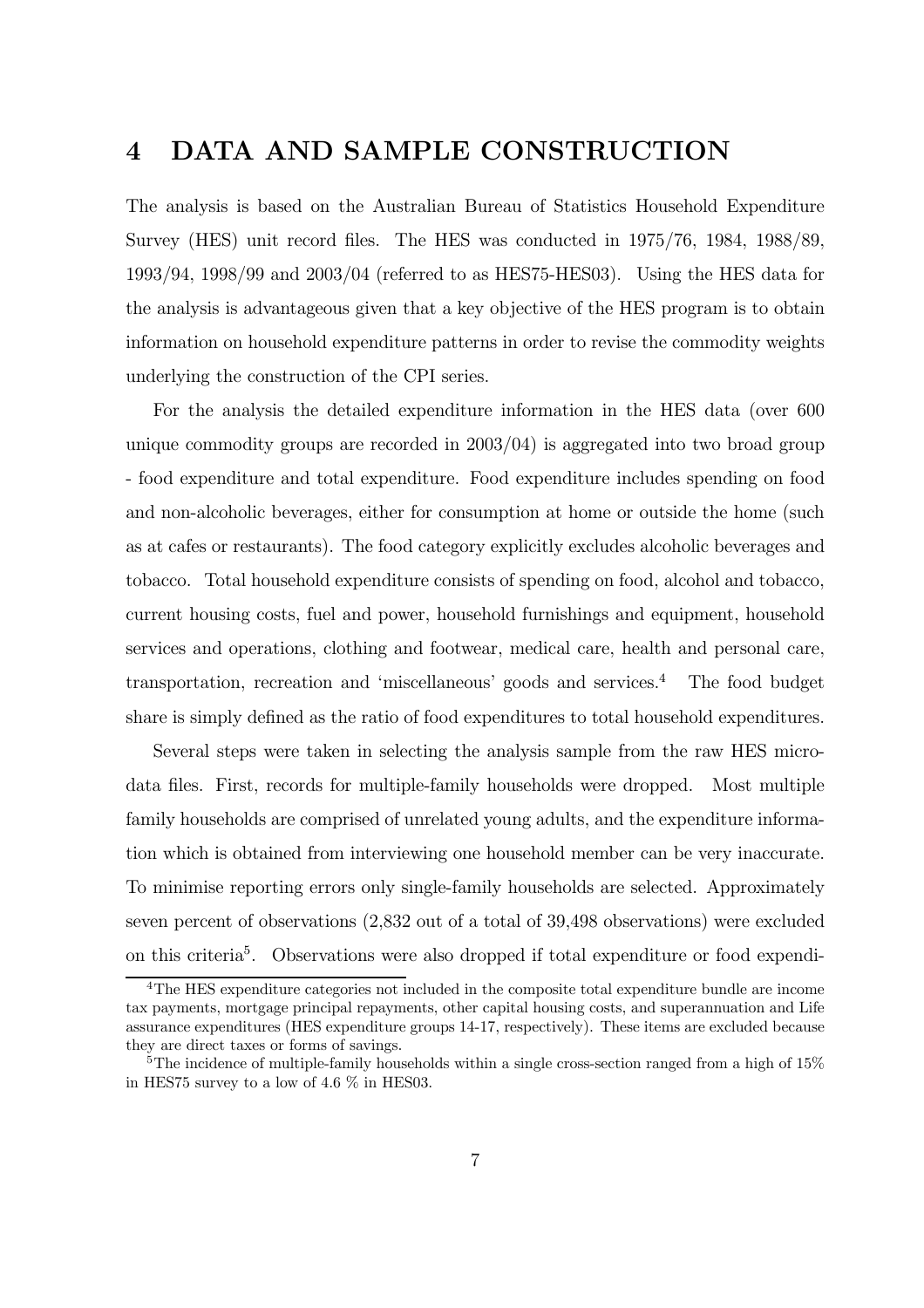tures were reported as negative.<sup>6</sup> To minimise the influence of extreme observations, the sample was refined with the top and bottom three percent of observations trimmed from the distribution of total expenditures and food shares in each survey year.<sup>7</sup> In order to make the geographic coverage of the HES samples as homogeneous as possible, observations from the Australian Capital Territory (1975/76, 1984, 1993/94, 1998/99 and 2003/04) and the Northern Territory (1993/94, 1998/99 and 2003/04) were dropped from the sample.<sup>8</sup> The sequence of exclusions resulted in a final analysis sample consisting of 30190 observations.

As demonstrated by Blow (2003), it is important to condition on household characteristics when estimating Engel curves. If household characteristics are not adequately controlled for differences in estimated food Engel curves over time may reflects changes in the composition of the underlying population, rather than mismeasurement of prices. The covariates used in the analysis includes characteristics of the household reference person (whether female, married, immigrant status, whether employed full-time, employed part-time or self-employed, whether aged 65 years or older), family characteristics (indicators for presence of dependent children, presence of students<sup>9</sup>, whether it is a lone-parent family, and household  $size^{10}$  and a set of indicator variables for state of residence.

The HES microdata files were augmented with price information from the ABS CPI series. The CPI series for three commodity groups - total expenditures, food and nonfood groups - were matched to the HES unit records by survey period (the third quarter

 ${}^{6}$ These selections resulted in a further 26 and 77 observations, respectively, being dropped.

<sup>7</sup>That is, each cross-sectional distribution of total expenditure and food shares was trimmed at the 3rd and 97th quantile.

<sup>&</sup>lt;sup>8</sup>The Northern Territory (NT) was not covered by the 1975/76 or the 1984 surveys. In the 2003/04 survey the Australian Capital Territory (ACT) and NT were not separately identified. As a result observations for households recorded as residing in the NT or ACT were excluded. Since the 1988/89 survey does not contain an identifier for state or territory of residence, observations from the ACT or NT could not be excluded from this cross-section. A total of 2423 observations were excluded by this geographic restriction.

<sup>&</sup>lt;sup>9</sup>Full-time students aged 15-24 years (except for HES75 and HES84 where it is students aged 15 years and older).

<sup>10</sup>Household size is top-coded at six in all years.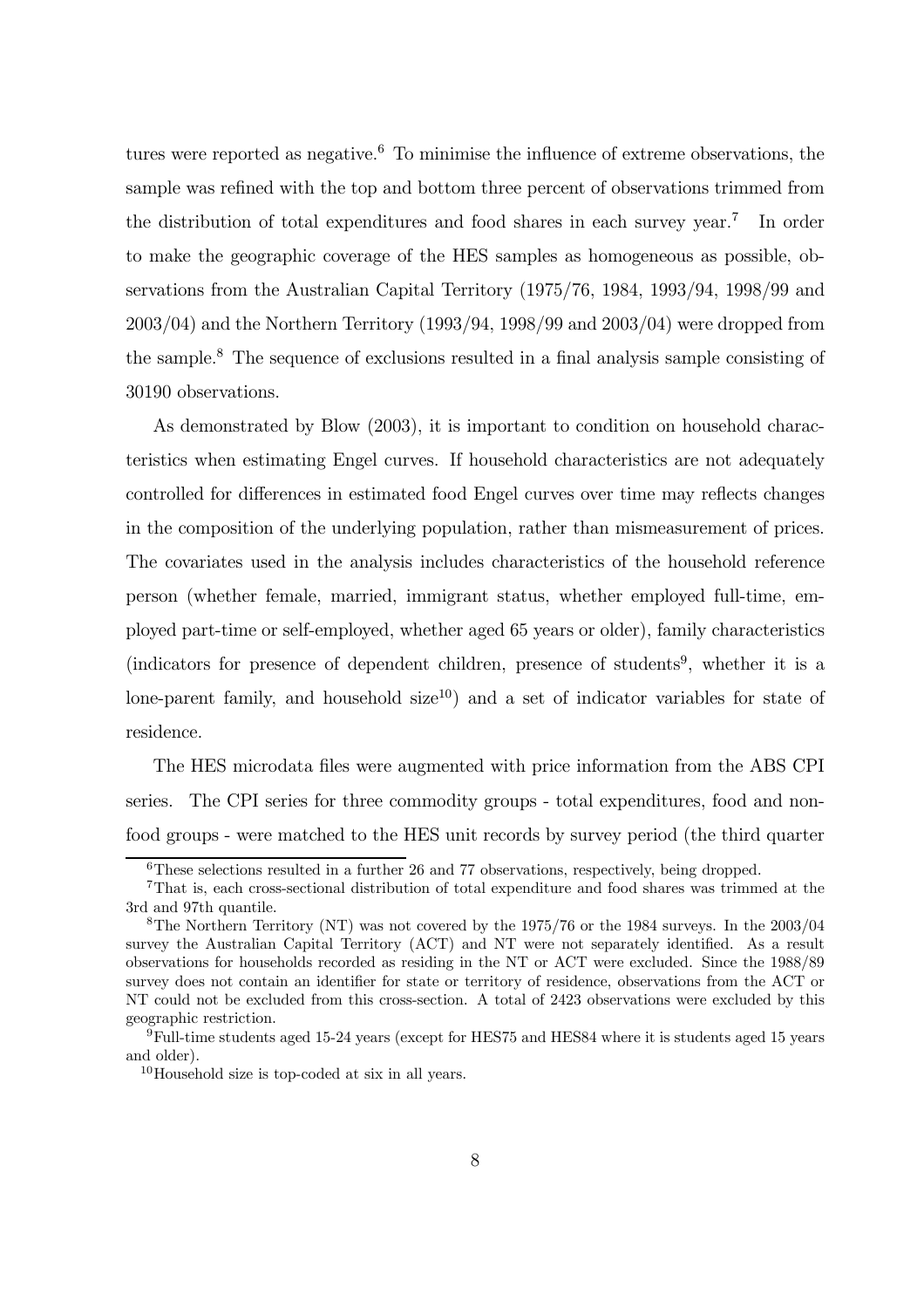of the survey period for each HES was used<sup>11</sup>) and state of residence.<sup>12</sup> The CPI series published in ABS (2007: Table 13) were used in the analysis - see the Appendix for the complete list of individual CPI series used. The reference period adopted for the CPI bias calculations is 1984, and the reference state is New South Wales (NSW). The CPI series are rescaled with NSW in 1984 adopted as the base group.<sup>13</sup>

Descriptive statistics for the analysis sample are presented in Table 1. The individual  $HES$  contain record weights<sup>14</sup> which are used in calculating the sample means and in the estimation. The first column of statistics in Table 1 contains the mean value of the variables for the pooled sample. Additional columns contain the sample means by survey year. For the pooled sample the average food budget share is 0.214. Reading across the row, the average food budget share declined over time with each survey. Based on 'Engel law,' the decline in food shares suggests a progressive improvement in the average well-being of Australian families over the 1975/76-2003/04 period. The relative price of food (to non-food) increased on average from 1975/76 to 1984, decreased to 1993/94 before increasing from 1993/94 to 2003/04. Average real total household expenditure (as deflated by the CPI) progressively increased across adjacent surveys except for a slight decline from 1984-1988/89. Over the full sample period average real household expenditure is measured to have grown by approximately 21 percent.

Other features of the sample include the increase in the incidence of families with full-time students, the decline in the incidence of families with children and a decline in average household size over time. At the same time, there was a rise in the incidence of single adult and lone parent families, and a corresponding decline in two-adult or 'couple' families. The sample characteristics reflect the demographic trends in Australian society.

Figure 1 presents partially linear model estimates of food Engel curve by survey

<sup>&</sup>lt;sup>11</sup>The analysis was also conducted using the annual average CPI for the four quarters comprising each HES survey period. The results were invariant to this choice.

 $12$ Except for the HES88 which included no no regional identifiers. The national CPI series was used for the HES88 sample records.

<sup>&</sup>lt;sup>13</sup>That is, we divided the CPI series for total expenditure, food and non-food items by the respective 1984 value for New South Wales.

<sup>14</sup>The record weights represent the inverse probability of selection into the survey.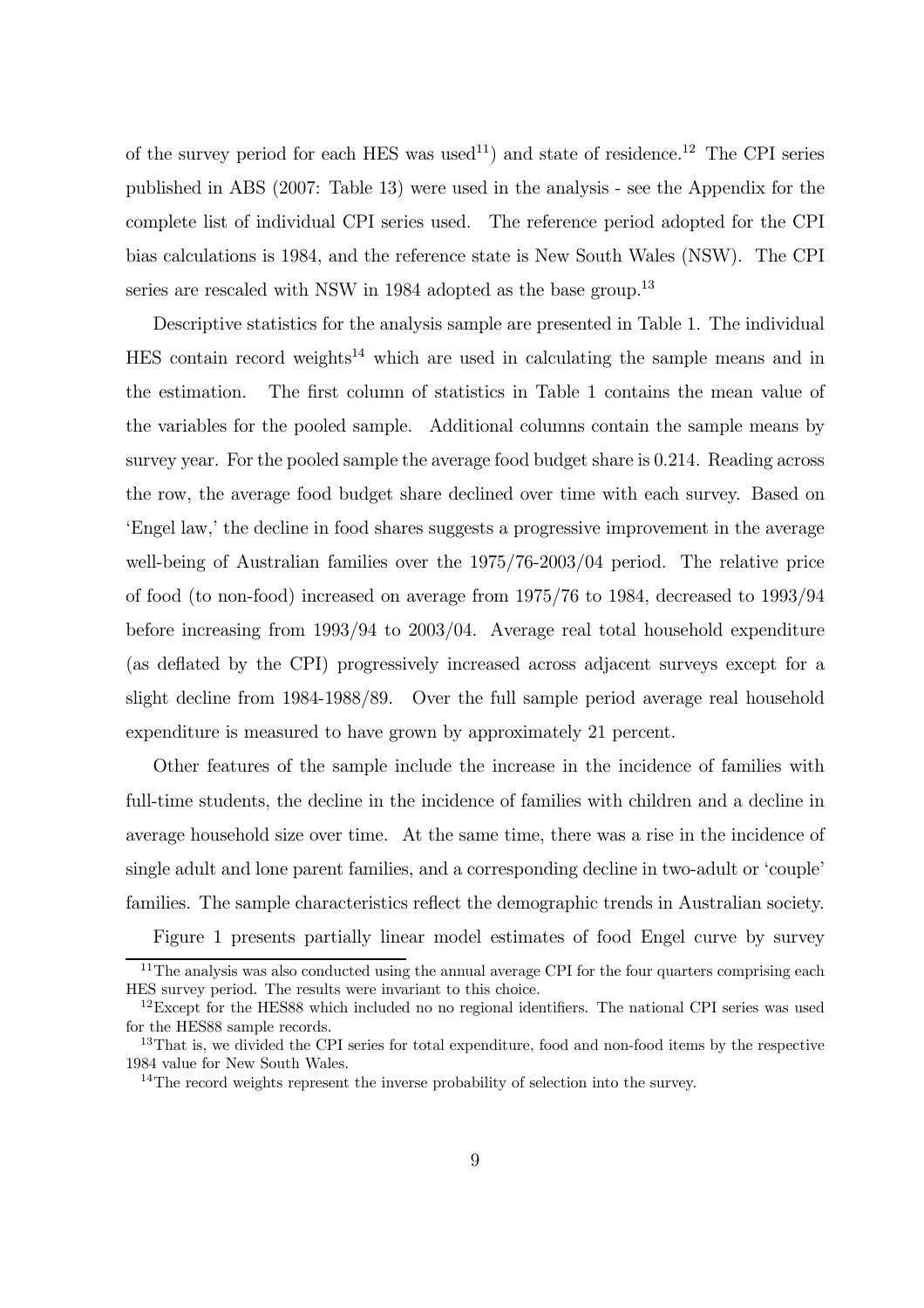year. The partially linear model is a semiparametric estimator (see Yatchew 1998, 2003) where the food budget share is specified as a general function of CPI-deflated total expenditure and a linear function of covariates (including relative price of food and family characteristics).. The partially linear model does not restrict the Engel curves to have a linear or quadratic function of real expenditures. The figures provide an indication of whether the parametric linear (or quadratic) specifications of the Engel curves (in the logarithm of real expenditures) are supported by the data, as well as whether there is a shift in the location of the curves over time (revealing systematic mismeasurement of the CPI). To reiterate, if the official CPI correctly measures changes in the true cost of living then, given stable preferences and controlling for changes in relative price of food, the Engel curves estimated from different time periods will coincide. The amount of drift in the Engel curves over time is then hypothesised to represent bias in the measurement of the CPI. Figures 1 shows that the Engel curves based on the sequence of HES84-HES03 are generally parallel, while the 1975 Engel curve has a steeper slope. The estimated Engel curves with the later HES data are lower and to the left of the earlier surveys. This is interpreted as the official CPI over-correcting for changes in nominal prices. The distance between the 1984 Engel curve and that based on nother survey years is a measure of cumulative bias in the official CPI for that year (relative to the 1984 base). The figure suggests that the CPI over-estimated changes in the cost of living - and the econometric models estimated next quantify the amount of that bias. The shape of the partially linear model estimates of the Engel curves suggest that the linear in log-real expenditure appear to be a reasonable approximation to the semiparametric estimates.

The analysis proceeds by estimating CPI bias for the general population. Alternative specifications for the food Engel curves are considered (linear and quadratic in log of real total expenditure) and the sensitivity of the bias estimates to the treatment of conditioning variables examined. The accuracy of the CPI as a COLI for a range of specific demographic groups is then considered. The separate demographic groups examined are non-elderly single men and women, couple families without children, couple families with children, lone mother families, working families and seniors.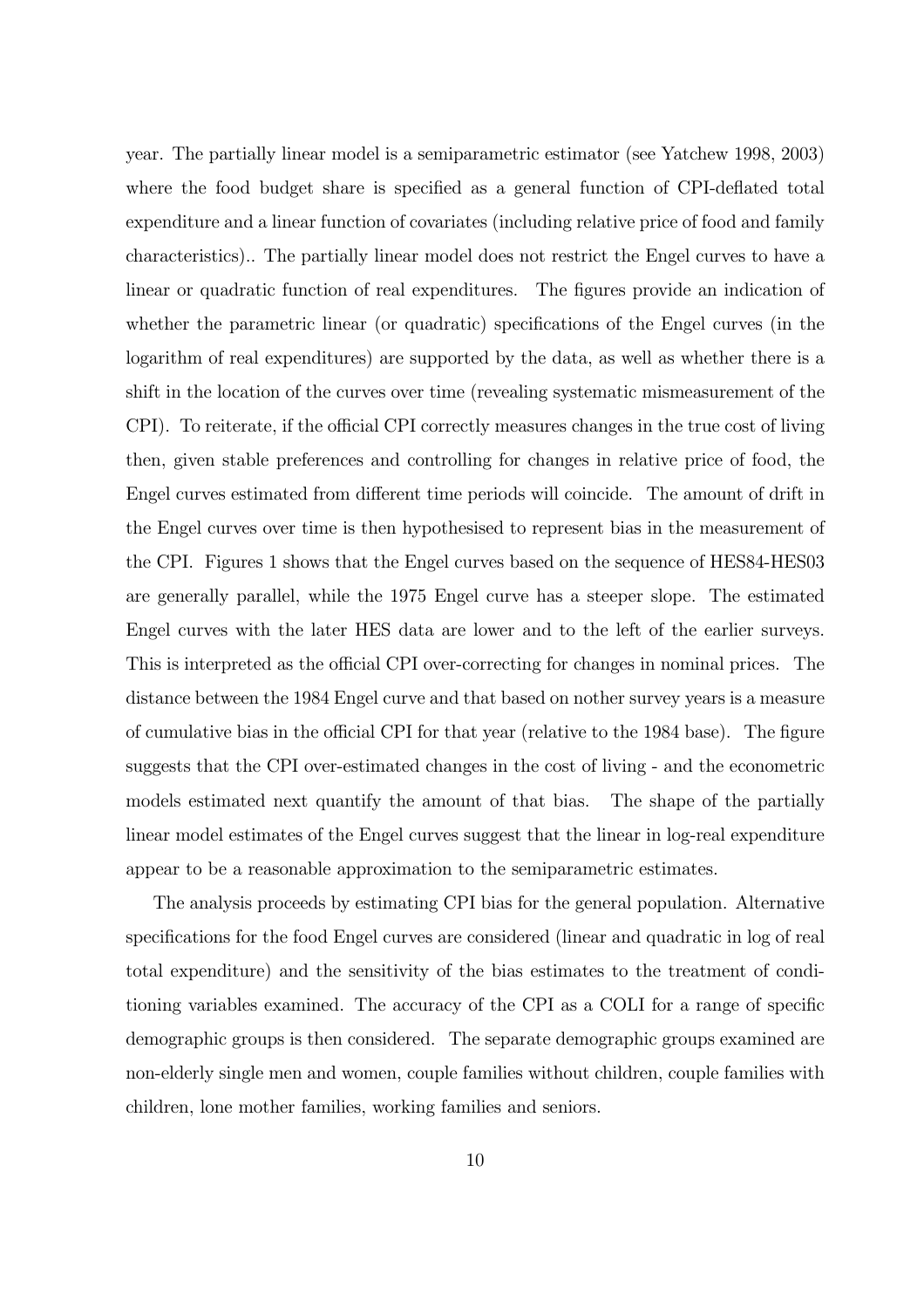## 5 EMPIRICAL RESULTS

#### 5.1 Bias Estimates for the Full Population

Table 2 presents the estimated CPI correction factors<sup>15</sup> (and asymptotic standard error constructed using the delta method) based on the full sample. The first column of results are for the linear specification of the food Engel curve with controls for the log of relative prices and the log of real total expenditures only. For this simplified model, the estimated correction factor for 1975 is 1.21. The interpretation of the correction factor is that, relative to the 1984 base period, the official CPI for 1975 multiplied by a factor of 1.21 will produce the true COLI for 1975. Equivalently, the CPI level in 1975 was under-estimated (and the official inflation rate between 1975 and 1984 over-estimated) by 21%. The estimated correction factor for 2003 is 0.66 which in turn indicates cumulative positive bias in the 2003 official CPI of 34% (relative to the 1984 base).

The second set of results are for the linear specification with the full set of covariates. Conditioning on the full set of individual and family characteristics substantially reduced the estimated bias in the CPI. The set of covariates are jointly highly statistically significant indicating that the bias estimates in model (1) in part reflected shifts over time in the Engel curves due to changes in the composition of the population. Based on this superior specification, the 1975 CPI is found to be underestimated by 10% relative to the 1984 base year. The CPI for 2003 is found to be over-estimated by 28% relative to 1984 (an annual average bias of 0.89% over this period), which in turn implies inflation between 1984 and 2003 was over-estimated . For the full 1975/76-2003/04 observation period, the CPI is found to overestimate changes in the true cost of living by 38% (or an annual average bias of 0.9%).

Several tests where performed for each model. The first test was an F-test of the null hypothesis that the coefficients on all of the time dummy variables were jointly insignificant (against the alternative that the null is false). A second F-test performed for the null that the coefficients on the subset of time dummy variable for 1988-2003

<sup>&</sup>lt;sup>15</sup>Correction factor<sub>t</sub> = 1 –  $Bias_t = \exp(-\delta_t/\beta)$ .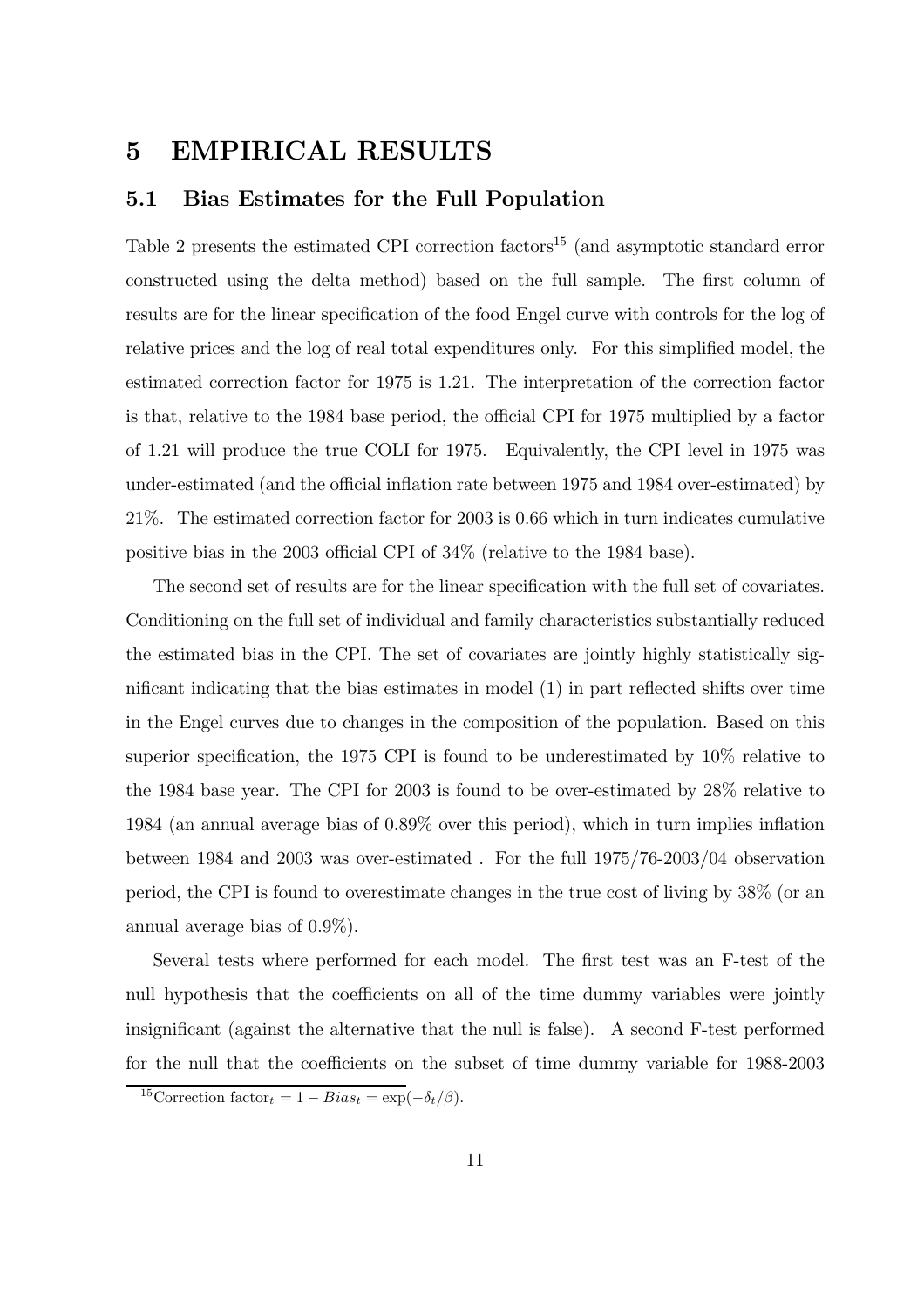are jointly insignificant. The F-test statistics are reported in the row immediately below the estimated correction factors. Both null hypotheses were strongly rejected for linear model specifications at conventional levels of significance.

The quadratic models specifications were estimated and the implied CPI correction factors (and asymptotic standard errors) are presented in columns (3) and (4). Again the model with the full set of covariates produce lower estimates of CPI bias, underscoring the importance of controlling for changing population demographics. The quadratic specification produces a set of correction factors very similar to that found with the linear specification of the Engel curve. The cumulative bias from in the CPI from 1984 to 2003 (1975 to 2003) is estimated to be 20% (31%), with an annual average bias of 1.04% (0.97%).

#### 5.2 Bias Estimates by Demographic Groups

The Engel curve methodology for assessing CPI bias was then implemented to consider the accuracy of the CPI for measuring changes in the true cost of living for a range of more narrowly defined demographic groups. Expenditure patterns vary across families, and each household essentially experiences their own unique inflation rate over time. It is informative to consider how the CPI performed as an indicators of changes in the cost of living for specific demographic groups.

Figures 2-7 presents the partially linear model plots of the Engel curves for non-elderly single men and women, couple families without children, couple families with children, lone mother families, working families (where an adult member is employed) and seniors (where the reference person is aged over 65 years), respectively. Table 3 presents the estimated correction factors based on the quadratic specifications with the full set of covariates. Several features are evident from the estimates. First, the CPI is found to be a particularly poor guide to cost of living for single men and women and for lone mothers. The cumulative bias over the period 1984-2003 (1975-2003) for single men and women is estimated to be 43% (88%) and for single mothers is 39% (148%). Second, the CPI bias estimated for seniors mirrors that found for the full sample. Third, the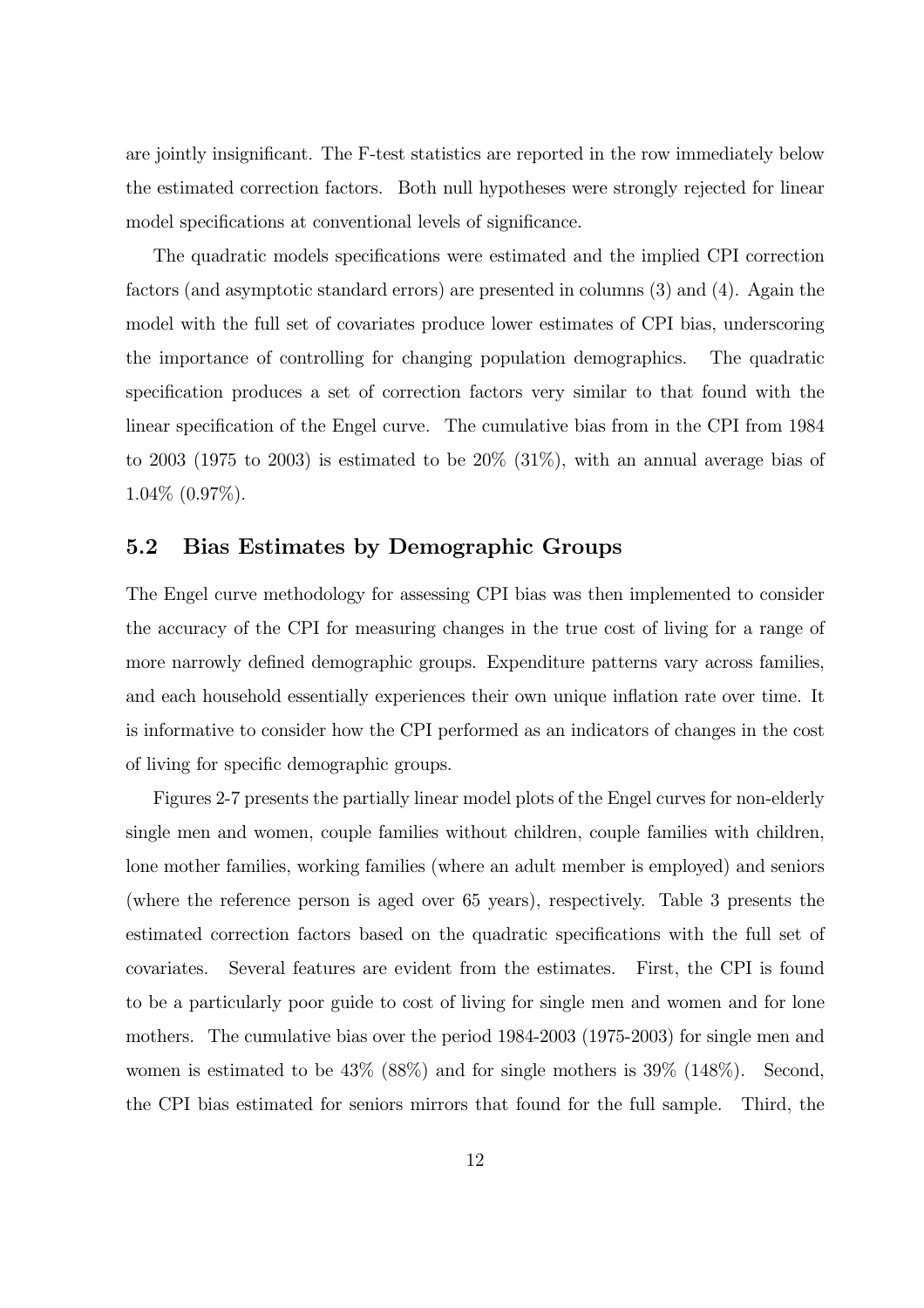CPI is found to be a generally accurate measure of the cost of living for couple families with and without children, and especially for working families. In these models the point estimates of the cumulative bias are generally small, and individually statistically insignificant. Further, the set of 1984-2003 year dummy variables in the separate models estimated with these subgroups are jointly insignificantly. The test results imply no significant bias in the CPI as a COLI over the 1984-2003 period for these groups. The point estimates of the correction factors for the working families sample are very close to 0 for the years 1975-1993 which coincides with the time period during which the explicit objective of the CPI was to measure the changes in the cost of living of metropolitan working families in Australia. When that objective of the CPI collection changed from 1998, the point estimates suggest more of divergence between the CPI and the cost of living for this group. Even so, the divergence up to 2003 was not statistically significant.

### 6 CONCLUSION

The results of the analysis show that the CPI over-estimated changes in the cost of living experienced by the Australian population over the 1975/76 - 2003/04 period by approximately 1% per year on average. Given the heterogeneity in the cost of living across households, the CPI proved to be an especially inaccurate measure for single men and women and lone mother families. However, the Australian CPI has been successful in accurately tracking changes in the cost of living facing working families, and couple families, in Australia.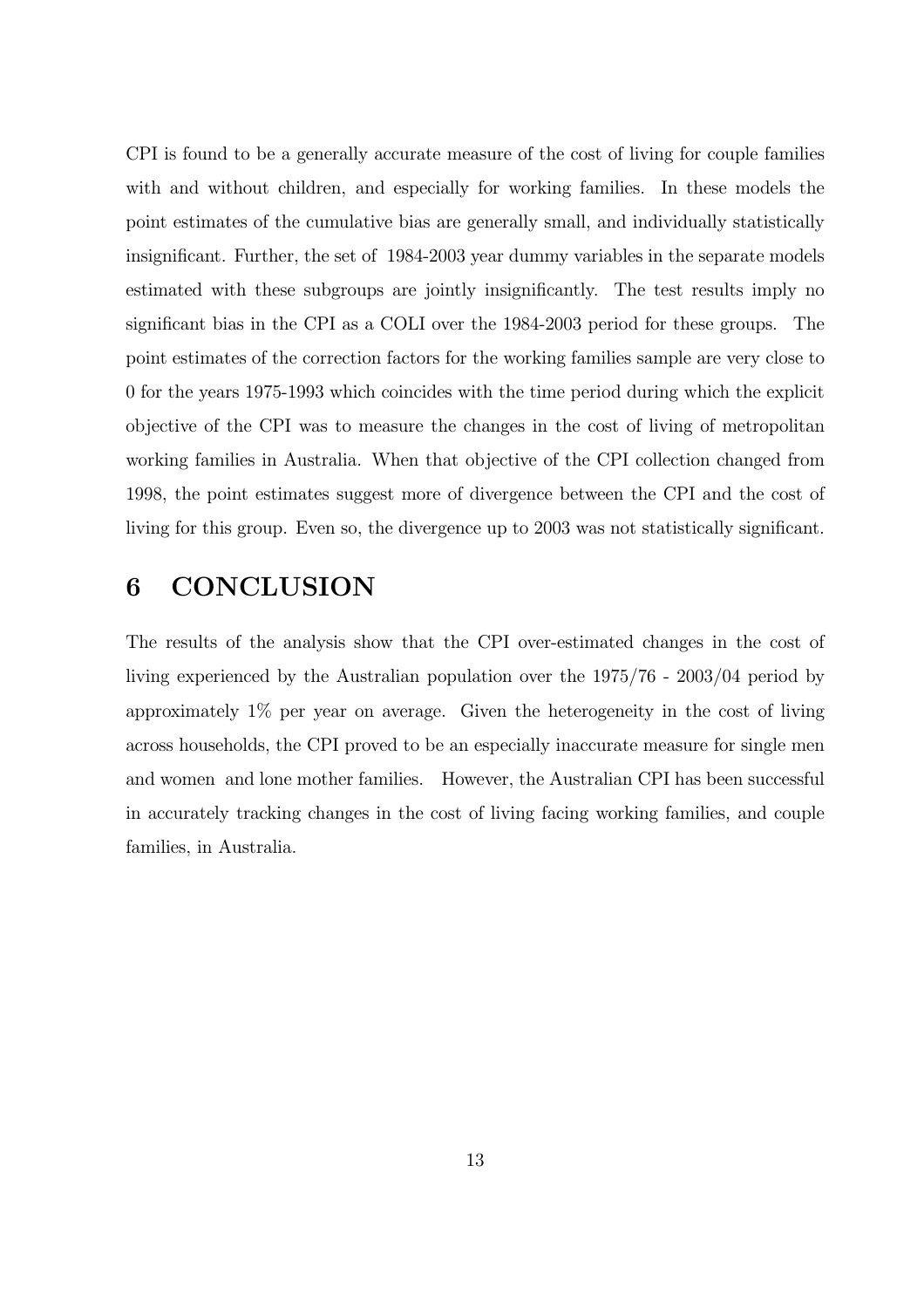### References

- [1] Australian Bureau of Statistics (2005a) Australian Consumer Price Index: Concepts, Sources and Methods, ABS Catalogue No. 6461.0
- [2] Australian Bureau of Statistics (2005b) A Guide to the Consumer Price Index: 15th Series, ABS Catalogue No. 6440.0
- [3] Australian Bureau of Statistics (2006) Household Expenditure Survey 1975/1976- 2003/2004.
- [4] Australian Bureau of Statistics (2007) Consumer Price Index Australia, ABS Catalogue No. 6401.0
- [5] Banks, J., Blundell, R. and Lewbel, A. (1997), "Quadratic Engel Curves and Consumer Demand", Review of Economics and Statistics, vol 79, pp. 769-88.
- [6] Beatty, T. and Larsen, E. (2005) "Using Engel curves to estimate bias in the Canadian CPI as a cost of living index" Canadian Journal of Economics v.38(2), pp.482— 499.
- [7] Blow, L. (2003) "Explaining trends in UK household spending" Institute for Fiscal Studies Working Paper 03/06
- [8] Boskin et al (1996), "Toward a more accurate measure of the cost of living", Final Report to the Senate Finance Commission from the Advisory Commission to Study the Consumer Price Index.
- [9] Brzoziwski, M. (2006) "Does One Size Fit All? The CPI and Canadian Seniors," Canadian Public Policy, v.32(4), pp.387-411
- [10] Costa, D. (2001), "Estimating real income in the US from 1888 to 1994: correcting CPI bias using Engel curves", Journal of Political Economy, vol 109, pp. 1288-1310.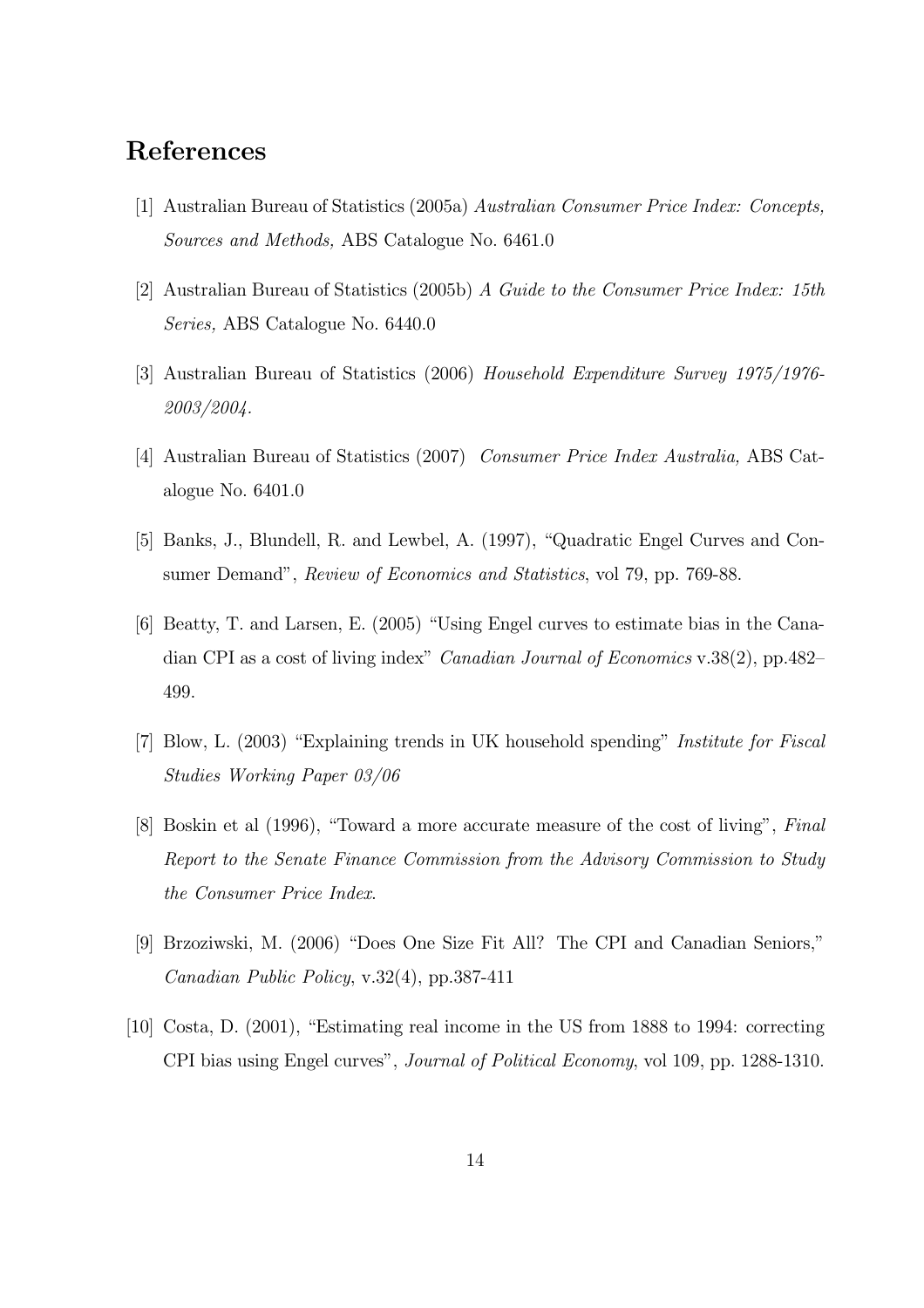- [11] Diewert, W. E. (2001) "The Consumer Price Index and index number purpose," Journal of Economic and Social Measurement, vol, 27, no.3-4, pp. 167-248.
- [12] Gibson, J., Stillman S. and Le, T. (2007), "CPI bias and real living standards in Russia during the transition" Journal of Development Economics, forthcoming.
- [13] Gibson, J., Scobie, G. (2002), "Are we growing faster than we think? An estimate of 'CPI bias' for New Zealand" mimeograph, University of Waikato.
- [14] Hamilton, B., (2001) "Using Engel's law to estimate CPI bias" American Economic Review, vol 91, pp 619-30.
- [15] Hausman, J. (2003) "Sources of bias and solutions to bias in the Consumer Price Index" Journal of Economic Perspectives, v.17(1), pp.23—44.
- [16] Houthakker, H. (1987) "Engel's law" in: Eatwell, J., Milgate, M., and Newman, P. (eds.), The New Palgrave Dictionary of Economics, vol. 2. McMillan, London, pp. 143—144.
- [17] Yatchew, A. (1998) "Nonparametric Regression Techniques in Economics" Journal of Economic Literature, vol 36(2), pp 669-721.
- [18] Yatchew, A. (2003) Semiparametric Regression for the Applied Econometrician, Cambridge, Cambridge University Press.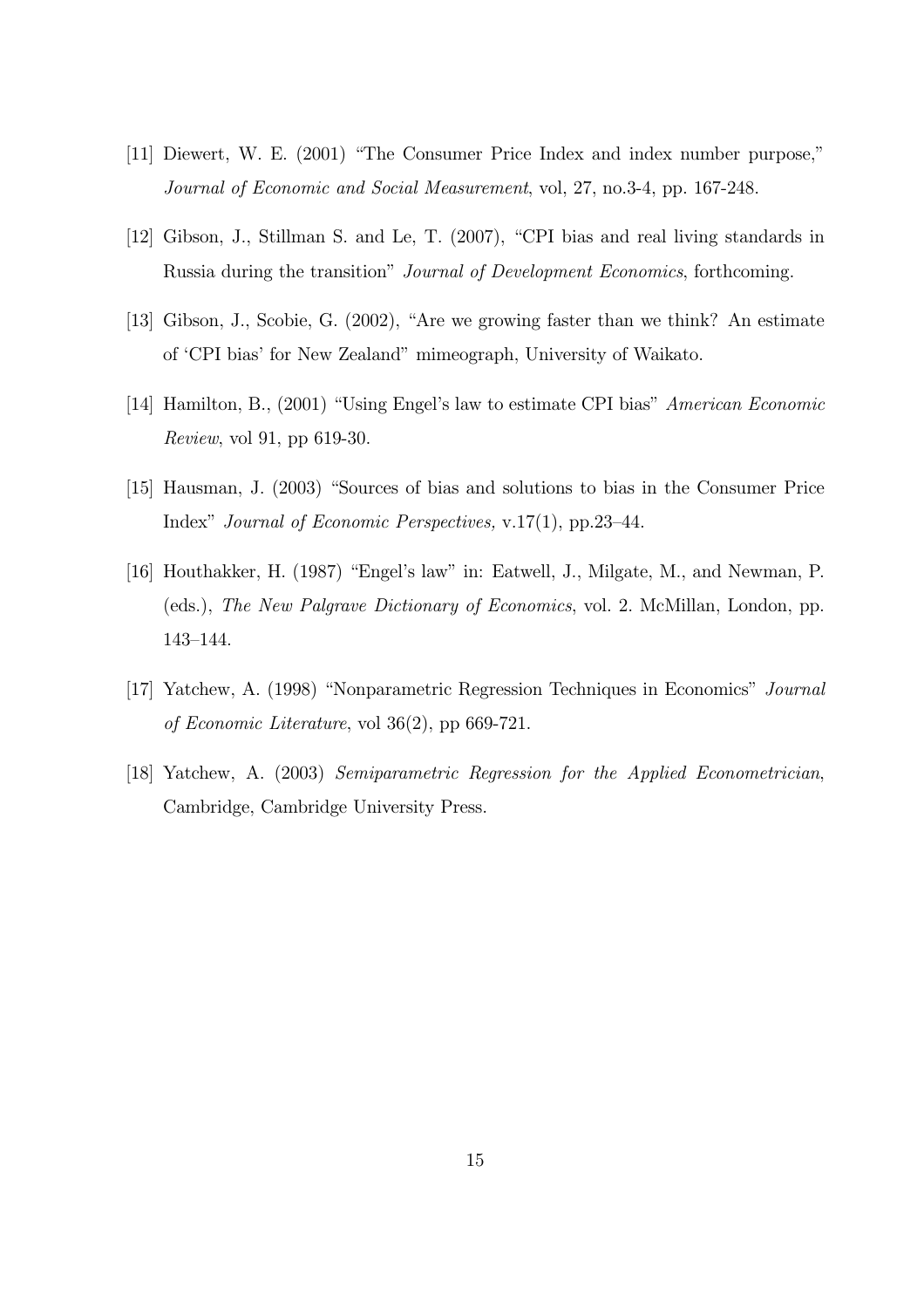| Variable                | <b>Pooled Sample</b> | 1975     | 1984     | 1988     | 1993     | 1998    | 2003    |
|-------------------------|----------------------|----------|----------|----------|----------|---------|---------|
|                         |                      |          |          |          |          |         |         |
| <b>Food Share</b>       | 0.214                | 0.231    | 0.226    | 0.222    | 0.209    | 0.207   | 0.195   |
| Ln(rel price food)      | $-0.013$             | $-0.053$ | $-0.003$ | $-0.031$ | $-0.046$ | 0.014   | 0.045   |
| Ln(expenditure)         | 5.661                | 5.579    | 5.643    | 5.618    | 5.649    | 5.694   | 5.768   |
| Demographics            |                      |          |          |          |          |         |         |
| Employed                | 0.592                | 0.635    | 0.546    | 0.561    | 0.556    | 0.588   | 0.673   |
| Senior                  | 0.256                | 0.230    | 0.264    | 0.265    | 0.259    | 0.249   | 0.263   |
| <b>Student</b>          | 0.128                | 0.079    | 0.104    | 0.128    | 0.136    | 0.151   | 0.149   |
| Female                  | 0.301                | 0.176    | 0.190    | 0.210    | 0.390    | 0.385   | 0.387   |
| Married                 | 0.694                | 0.735    | 0.730    | 0.710    | 0.685    | 0.670   | 0.653   |
| Immigrant               | 0.281                | 0.263    | 0.279    | 0.292    | 0.291    | 0.277   | 0.274   |
| <b>Family Type</b>      | 0.000                |          |          |          |          |         |         |
| Single                  | 0.207                | 0.188    | 0.171    | 0.191    | 0.210    | 0.229   | 0.239   |
| Couple                  | 0.694                | 0.763    | 0.732    | 0.707    | 0.680    | 0.661   | 0.653   |
| Lone Parent             | 0.063                | 0.042    | 0.061    | 0.062    | 0.069    | 0.070   | 0.070   |
| Other                   | 0.035                | 0.006    | 0.037    | 0.040    | 0.042    | 0.040   | 0.038   |
|                         |                      |          |          |          |          |         |         |
| <b>Children Present</b> | 0.412                | 0.496    | 0.455    | 0.438    | 0.374    | 0.382   | 0.363   |
| <b>Household Size</b>   | 2.705                | 2.887    | 2.878    | 2.799    | 2.626    | 2.610   | 2.535   |
| Location*               |                      |          |          |          |          |         |         |
| <b>NSW</b>              | 0.340                | 0.353    | 0.350    |          | 0.342    | 0.327   | 0.331   |
| Vic                     | 0.261                | 0.282    | 0.272    |          | 0.257    | 0.257   | 0.248   |
| Qld                     | 0.182                | 0.152    | 0.163    |          | 0.184    | 0.195   | 0.204   |
| <b>SA</b>               | 0.089                | 0.092    | 0.092    |          | 0.089    | 0.087   | 0.086   |
| <b>WA</b>               | 0.100                | 0.092    | 0.094    |          | 0.100    | 0.106   | 0.103   |
| TAS                     | 0.028                | 0.029    | 0.029    |          | 0.028    | 0.028   | 0.028   |
|                         |                      |          |          |          |          |         |         |
| Sample Proportion       | 1.000                | 0.13213  | 0.11736  | 0.19894  | 0.20265  | 0.17214 | 0.17678 |
| Observations            | 30190                | 3989     | 3543     | 6006     | 6118     | 5197    | 5337    |

### **Table 1. Summary Statistics**

Note: \* The pooled sample means for location exclude observations from 1988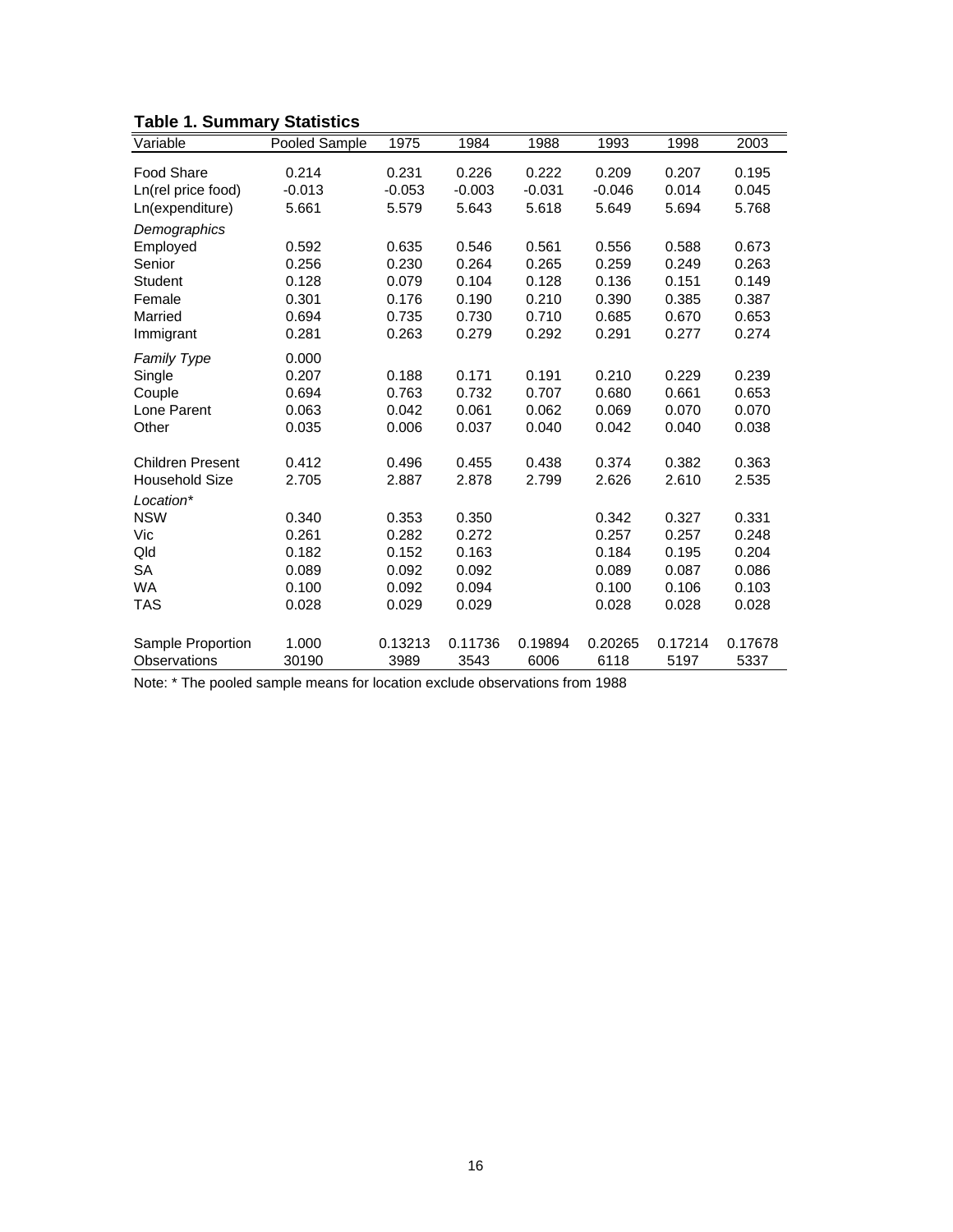| Year                                         |           | Linear Model |          | <b>Quadratic Model</b> |  |  |  |
|----------------------------------------------|-----------|--------------|----------|------------------------|--|--|--|
| 1975                                         | $1.21**$  | $1.10**$     | $1.20**$ | $1.11***$              |  |  |  |
|                                              | (.11)     | (.08)        | (.37)    | (.22)                  |  |  |  |
| 1984                                         | 1.000     | 1.000        | 1.000    | 1.000                  |  |  |  |
|                                              |           |              |          |                        |  |  |  |
| 1988                                         | $1.02**$  | $0.96**$     | $1.01**$ | $0.98**$               |  |  |  |
|                                              | (.07)     | (.06)        | (.31)    | (.19)                  |  |  |  |
| 1993                                         | $0.85***$ | $0.93**$     | $0.84**$ | $0.95**$               |  |  |  |
|                                              | (.06)     | (.06)        | (.26)    | (.19)                  |  |  |  |
| 1998                                         | $0.72***$ | $0.84***$    | $0.73**$ | $0.84**$               |  |  |  |
|                                              | (.05)     | (.04)        | (.22)    | (.16)                  |  |  |  |
| 2003                                         | $0.66**$  | $0.82**$     | $0.67**$ | $0.80**$               |  |  |  |
|                                              | (.06)     | (.06)        | (.21)    | (.16)                  |  |  |  |
|                                              |           |              |          |                        |  |  |  |
| Covariates                                   | No        | Yes          | No       | Yes                    |  |  |  |
| F-Test I                                     | 15.04**   | $5.97**$     | 16.30**  | $6.46**$               |  |  |  |
| F-Test II                                    | $13.71**$ | 4.33**       | 11.93**  | 1.76                   |  |  |  |
| Cumulative Bias Estimates (relative to 1984) |           |              |          |                        |  |  |  |
| 1975                                         | 21%       | 10%          | 20%      | 11%                    |  |  |  |
| 1988                                         | $-2%$     | 4%           | $-1%$    | 2%                     |  |  |  |
| 1993                                         | 15%       | 7%           | 16%      | 5%                     |  |  |  |
| 1998                                         | 28%       | 16%          | 27%      | 16%                    |  |  |  |
| 2003                                         | 34%       | 18%          | 33%      | 20%                    |  |  |  |
| <b>Estimates of Average Annual Bias</b>      |           |              |          |                        |  |  |  |
| 1975-2003                                    | 1.58%     | 0.89%        | 1.53%    | 0.97%                  |  |  |  |
| 1975-1998                                    | 1.75%     | 1.01%        | 1.69%    | 1.04%                  |  |  |  |
| 1984-2003                                    | 1.51%     | 0.85%        | 1.47%    | 0.94%                  |  |  |  |
| 1984-1998                                    | 1.72%     | 1.03%        | 1.66%    | 1.03%                  |  |  |  |
|                                              |           |              |          |                        |  |  |  |

**Table 2. Estimated Correction Factors, Full Sample**

Notes:

Asymptotic Standard Errors in parentheses.

*F-Test I* is the test statistic for the null that the coefficients on D<sub>1975</sub>-D<sub>2003</sub> are jointly equal.

*F-Test II* is the test statistic for the null that the coefficients on D<sub>1984</sub>-D<sub>2003</sub> are jointly equal.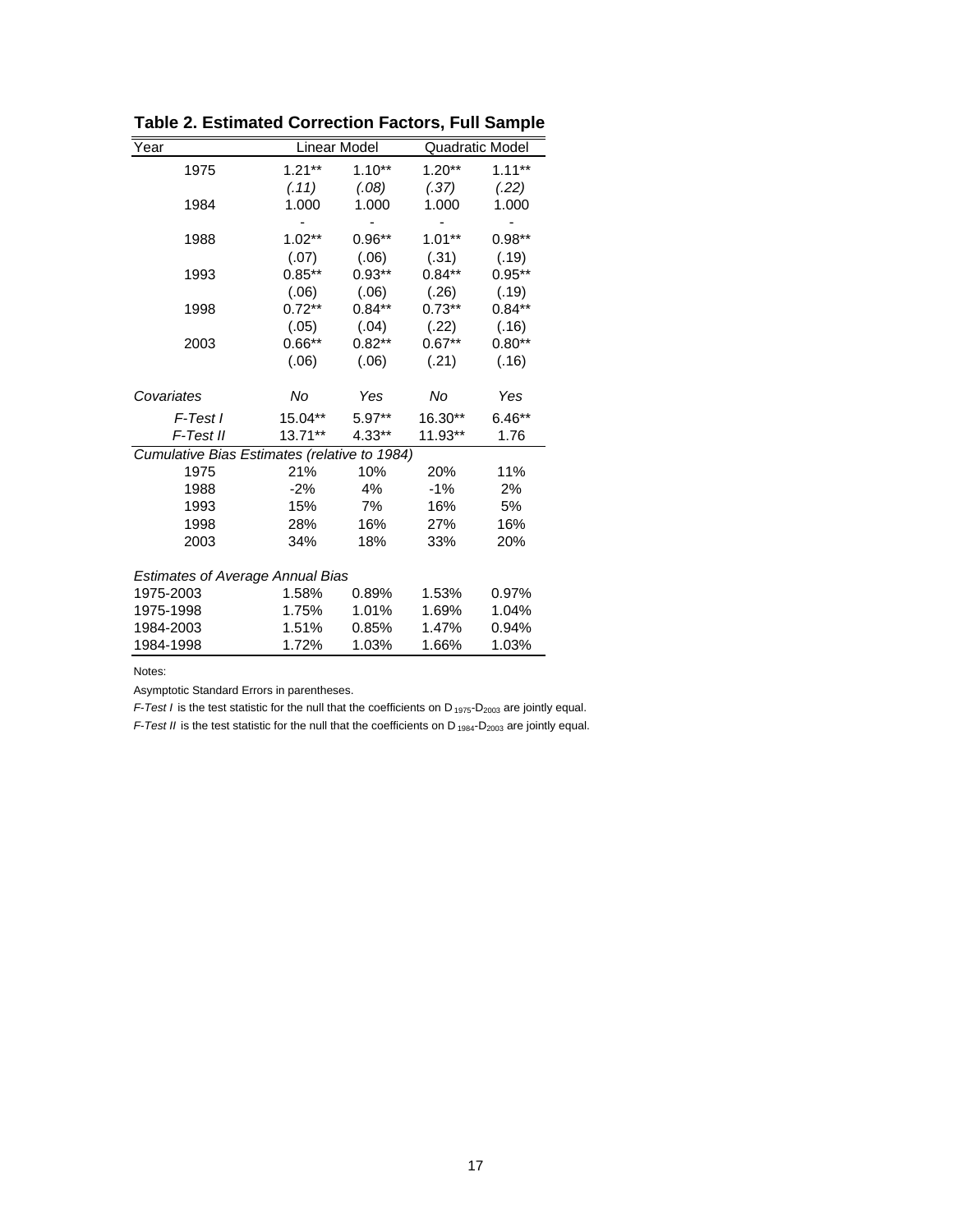| Year                                         |           |                 | Group             |              |                         |           |  |  |
|----------------------------------------------|-----------|-----------------|-------------------|--------------|-------------------------|-----------|--|--|
|                                              | Singles   | Couples no kids | Couples with kids | Lone Mothers | <b>Working Families</b> | Seniors   |  |  |
| 1975                                         | $1.45***$ | $0.93***$       | $1.03***$         | $2.09*$      | $1.02***$               | $1.11***$ |  |  |
|                                              | [0.69]    | [0.22]          | [0.16]            | [1.08]       | [0.14]                  | [0.22]    |  |  |
| 1984                                         | 1.00      | 1.00            | 1.00              | 1.00         | 1.00                    | 1.00      |  |  |
|                                              |           |                 |                   |              |                         |           |  |  |
| 1988                                         | $1.15***$ | $0.93**$        | $0.95**$          | $1.30**$     | $0.99**$                | $0.98**$  |  |  |
|                                              | [0.54]    | [0.22]          | [0.14]            | [0.66]       | [0.14]                  | [0.19]    |  |  |
| 1993                                         | $1.01***$ | $0.93**$        | $0.98**$          | $1.18***$    | $1.00**$                | $0.95***$ |  |  |
|                                              | [0.48]    | [0.22]          | [0.15]            | [0.60]       | [0.14]                  | [0.19]    |  |  |
| 1998                                         | $0.77***$ | $1.01**$        | $0.93**$          | $0.82**$     | $0.96**$                | $0.84**$  |  |  |
|                                              | [0.36]    | [0.23]          | [0.14]            | [0.41]       | [0.13]                  | [0.16]    |  |  |
| 2003                                         | $0.57**$  | $0.95***$       | $0.90**$          | $0.61*$      | $0.90**$                | $0.80**$  |  |  |
|                                              | [0.29]    | [0.23]          | [0.14]            | [0.33]       | [0.13]                  | [0.16]    |  |  |
| $F$ -Test I                                  | $6.93**$  | 0.81            | $2.26*$           | $7.54**$     | 0.88                    | $6.46**$  |  |  |
| F-Test II                                    | $3.15***$ | 1.00            | 0.83              | $2.39**$     | 0.74                    | 1.76      |  |  |
| Cumulative Bias Estimates (relative to 1984) |           |                 |                   |              |                         |           |  |  |
| 1975                                         | 45%       | $-7%$           | 3%                | 109%         | 2%                      | 11%       |  |  |
| 1988                                         | $-15%$    | 7%              | 5%                | $-30%$       | $1\%$                   | 2%        |  |  |
| 1993                                         | $-1%$     | 7%              | 2%                | $-18%$       | 0%                      | 5%        |  |  |
| 1998                                         | 23%       | $-1%$           | 7%                | 18%          | 4%                      | 16%       |  |  |
| 2003                                         | 43%       | 5%              | 10%               | 39%          | 10%                     | 20%       |  |  |
| <b>Estimates of Average Annual Bias</b>      |           |                 |                   |              |                         |           |  |  |
| 1975-2003                                    | 2.28%     | $-0.07%$        | 0.44%             | 3.30%        | 0.41%                   | 0.97%     |  |  |
| 1975-1998                                    | 2.28%     | $-0.36%$        | 0.42%             | 3.63%        | 0.25%                   | 1.04%     |  |  |
| 1984-2003                                    | 1.85%     | 0.25%           | 0.49%             | 1.70%        | 0.49%                   | 0.94%     |  |  |
| 1984-1998                                    | 1.44%     | $-0.07%$        | 0.47%             | 1.15%        | 0.27%                   | 1.03%     |  |  |

**Table 3. Estimated Correction Factors by Demographic Group**

Notes:

Based on Quadratic specification with covariates

Standard Errors reported in parentheses.

*F-Test I* is the test statistic for the null that the coefficients on D<sub>1975</sub>-D<sub>2003</sub> are jointly equal.

*F-Test II* is the test statistic for the null that the coefficients on D<sub>1984</sub>-D<sub>2003</sub> are jointly equal.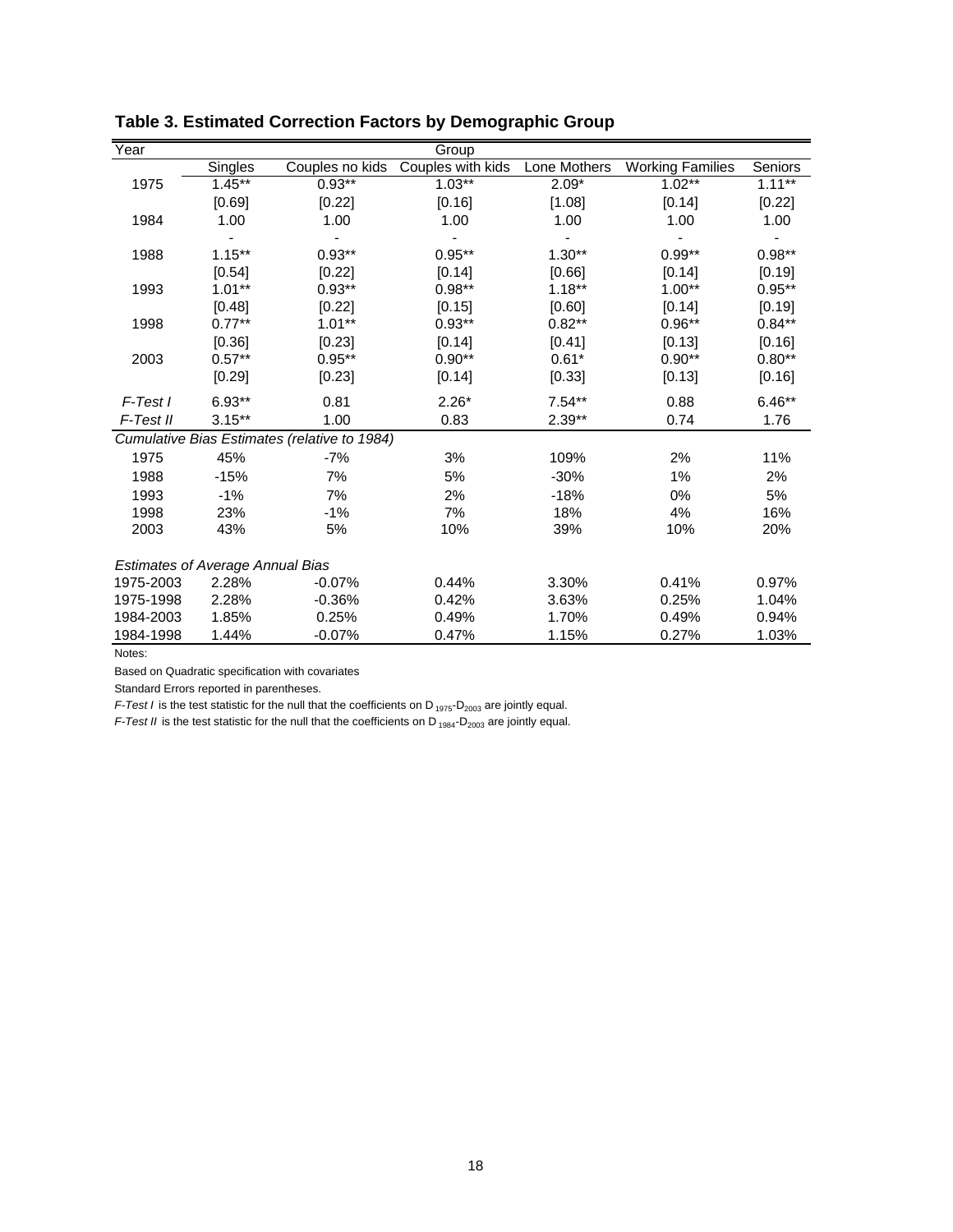

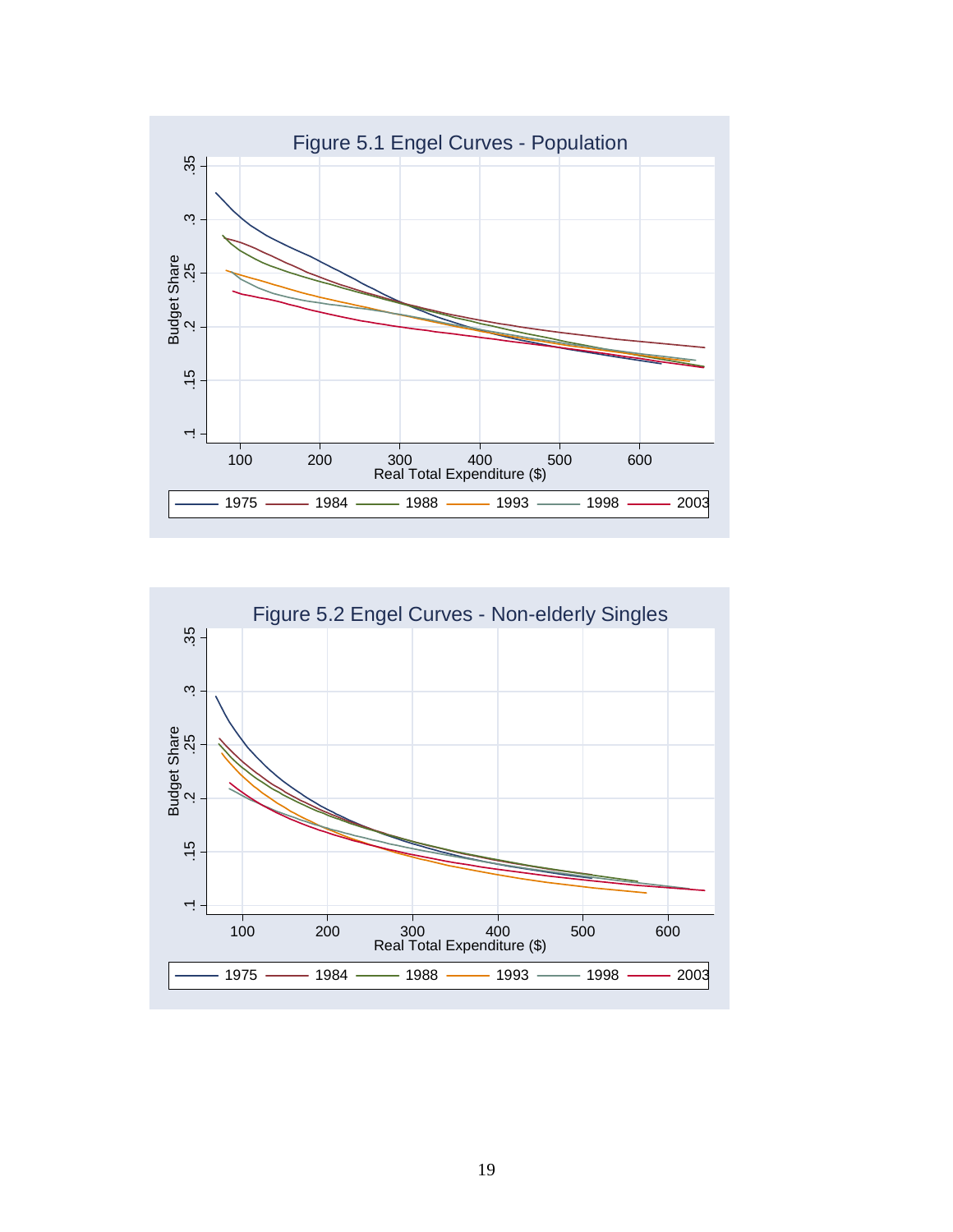

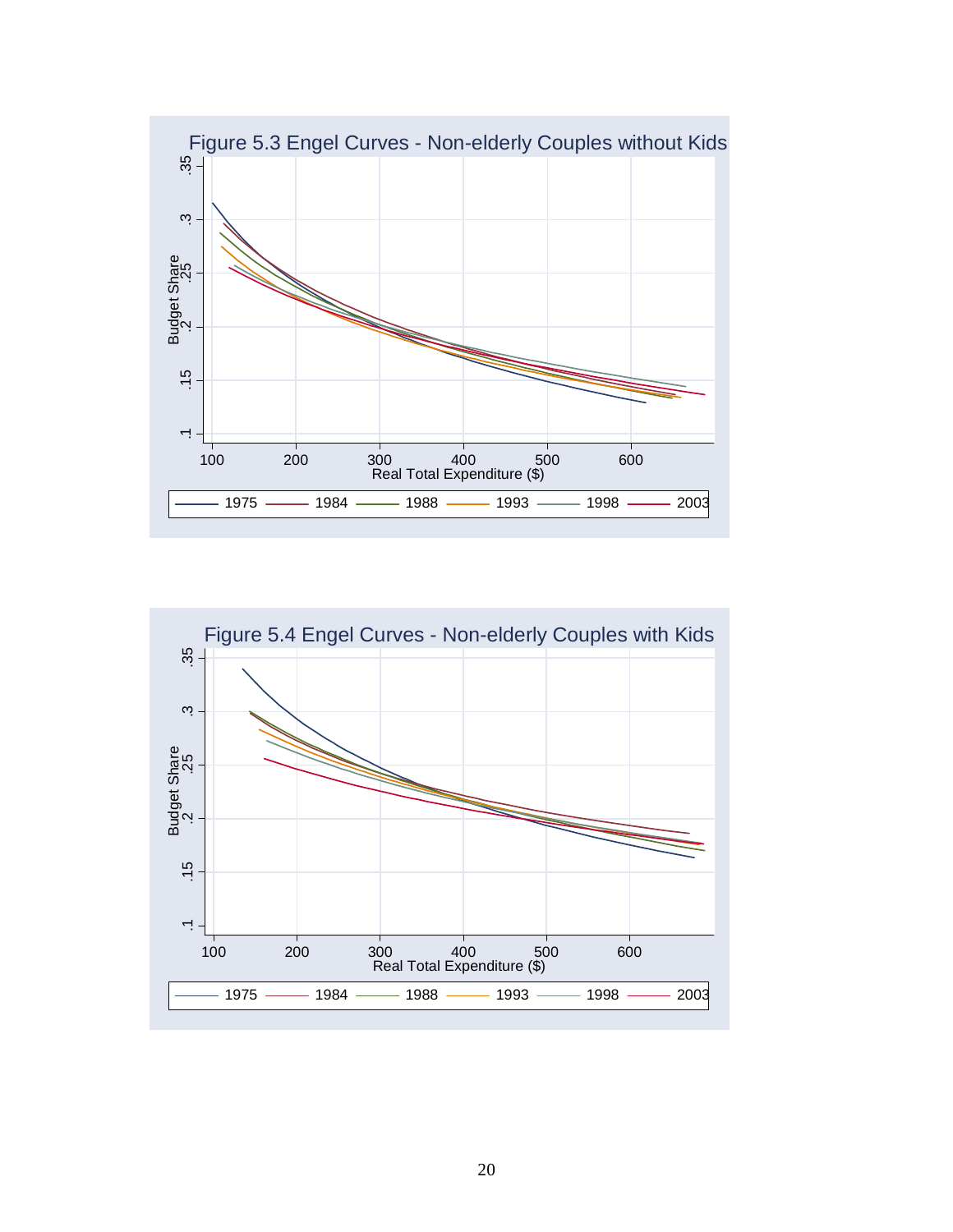